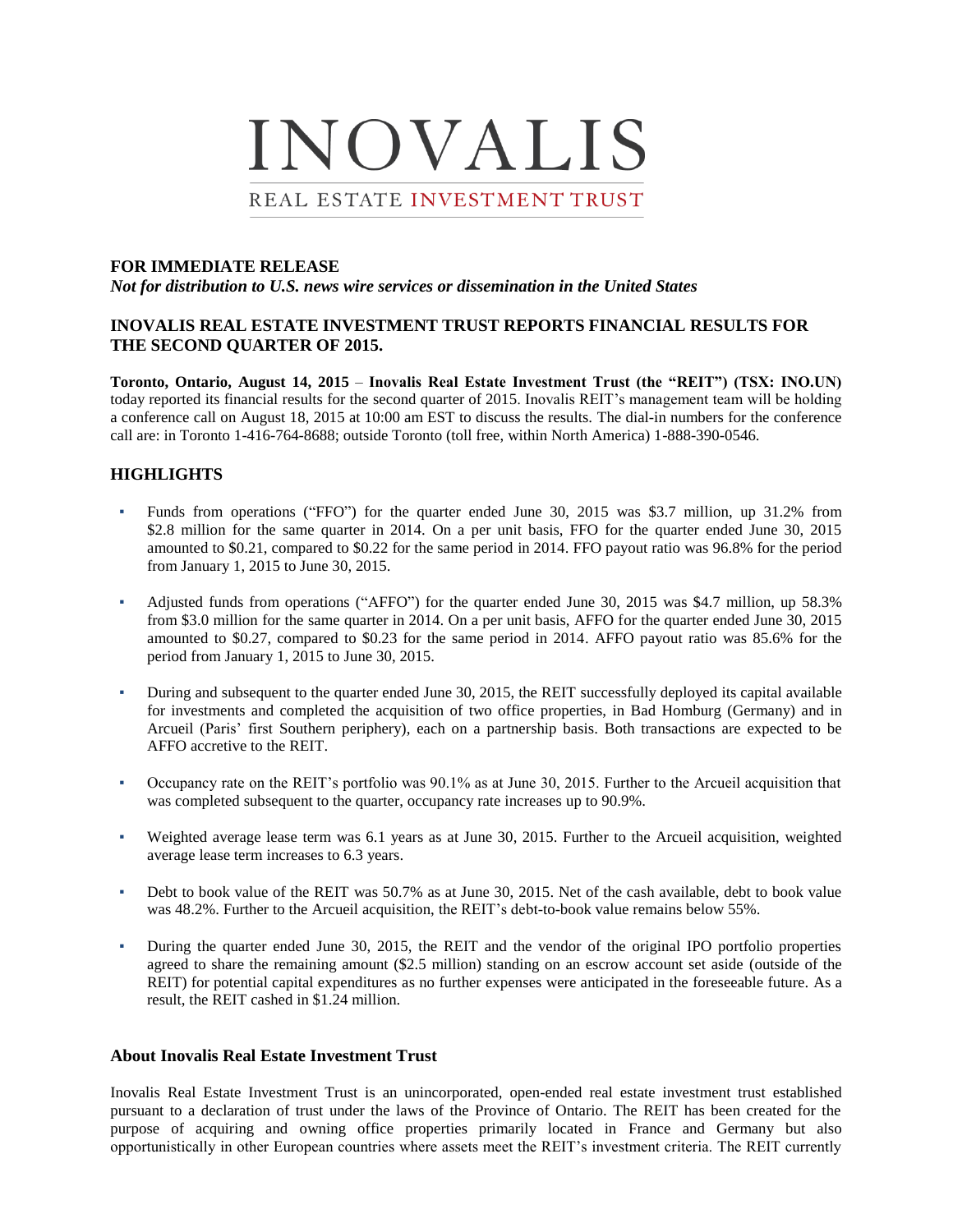owns an interest in nine office properties in France and Germany, comprising approximately 971,000 square feet of gross leasable area (taking into account the interests in the properties owned in joint-ventures).

For further information, please contact:

Inovalis Real Estate Investment Trust Inovalis Real Estate<br>
Tel:  $+33$  1 5643 3323 Tel: (416) 845-1483 Tel: +33 1 5643 3323 [david.giraud@inovalis.com](mailto:david.giraud@inovalis.com) [antoine.tronquoy@inovalis.com](mailto:antoine.tronquoy@inovalis.com)

## **David Giraud, Chief Executive Officer**<br> **Antoine Tronquoy, Chief Financial Officer**<br> **Antoine Tronquoy, Chief Financial Officer**<br> **Antoine Tronquoy, Chief Financial Officer**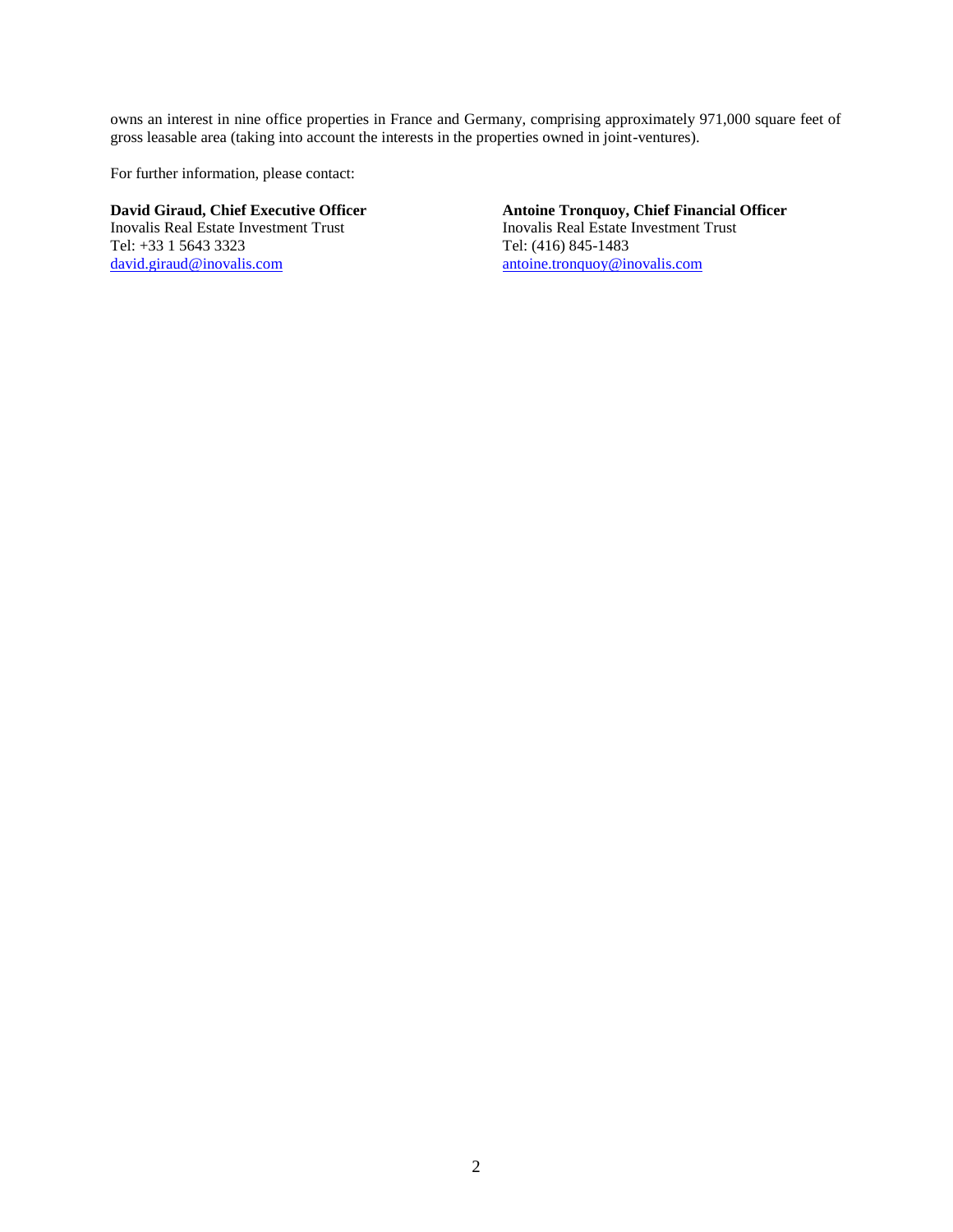## **Management's discussion and analysis**

(Dollar amounts in the MD&A are presented in thousands of Canadian dollars, except rental rates, Unit or as otherwise stated)

## **OVERVIEW**

|                                                       | June 30, 2015 | December 31, 2014 |
|-------------------------------------------------------|---------------|-------------------|
| Operational information <sup>(1)</sup>                |               |                   |
| Number of properties                                  | 8             | 7                 |
| Gross leasable area (sq.ft)                           | 889,079       | 834,529           |
| Occupancy rate (end of period) $(2)$                  | 90.1%         | 88.4%             |
| Weighted average lease term                           | 6.1 years     | 6.6 years         |
| Average capitalization rate $(3)$                     | 6.5%          | 7.6%              |
| Financing information (1)                             |               |                   |
| Level of debt (debt-to-book value) $(4)$              | 50.7%         | 52.2%             |
| Level of debt (debt-to-book value, net of cash) $(4)$ | 48.2%         | 49.0%             |
| Weighted average term of principal repayments of debt | 6.6 years     | 7.2 years         |
| Weighted average interest rate (5)                    | 1.93%         | 1.98%             |
| Interest coverage ratio <sup>(6)</sup>                | 4.8 x         | 4.7 x             |

|                                                       | 3-month period ended |               |               | 6-month period ended |
|-------------------------------------------------------|----------------------|---------------|---------------|----------------------|
| (thousands of CAD\$ except per Unit and other data)   | June 30, 2015        | June 30, 2014 | June 30, 2015 | June 30, 2014        |
| Operating results                                     |                      |               |               |                      |
| Rental income                                         | 5,306                | 4,658         | 10,589        | 9,545                |
| Net rental earnings                                   | 7,116                | 5,039         | 10,297        | 8,151                |
| Earnings for the period                               | 16,615               | (6,897)       | 19,680        | (6,987)              |
| Funds from Operations (FFO) $(7)(8)$                  | 3,684                | 2,806         | 7,414         | 5,677                |
| Adjusted Funds from Operations (AFFO) $(7)(8)$        | 4,678                | 2,955         | 8,387         | 5,997                |
| FFO per Unit (diluted) $(7)(8)$                       | 0.21                 | 0.22          | 0.43          | 0.45                 |
| AFFO per Unit (diluted) $(7)(8)$                      | 0.27                 | 0.23          | 0.48          | 0.47                 |
| <b>Distributions</b>                                  |                      |               |               |                      |
| Declared distributions on Units and Exchangeable sec. | 3,596                | 2,626         | 7,178         | 5,241                |
| Declared distribution per Unit (diluted) (8)          | 0.21                 | 0.21          | 0.41          | 0.41                 |
| FFO payout ratio $(7)$                                | 97.6%                | 93.6%         | 96.8%         | 92.3%                |
| AFFO payout ratio $(7)$                               | 76.9%                | 88.9%         | 85.6%         | 87.4%                |

(1) Taking into account the interest the REIT has in the properties held in partnerships

(2) Occupancy rate reaches 92.7% as of June 30, 2015 taking into account the Vendor Leases

(3) Calculated on annualized net rental earnings (based on net rental earnings for the quarter)

(4) Defined as total debt divided by total assets. The debt-to-book value ratio, net of cash, takes in consideration the cash held and available that could be used to reimburse the debt. Both ratios consider the percentage of the debt and assets held in partnerships.

(5) Calculated as the weighted average interest rate paid on the finance leases and the mortgage loans

(6) Calculated as net rental earnings adjusted for IFRIC 21 plus interest, less general and administrative expenses, divided by interest expense on the financial leases and mortgage loans

(7) The reconciliation of FFO and AFFO to earnings for the period can be found under the section *Non-IFRS Financial Measures*

(8) Based on the weighted average number of Units during the period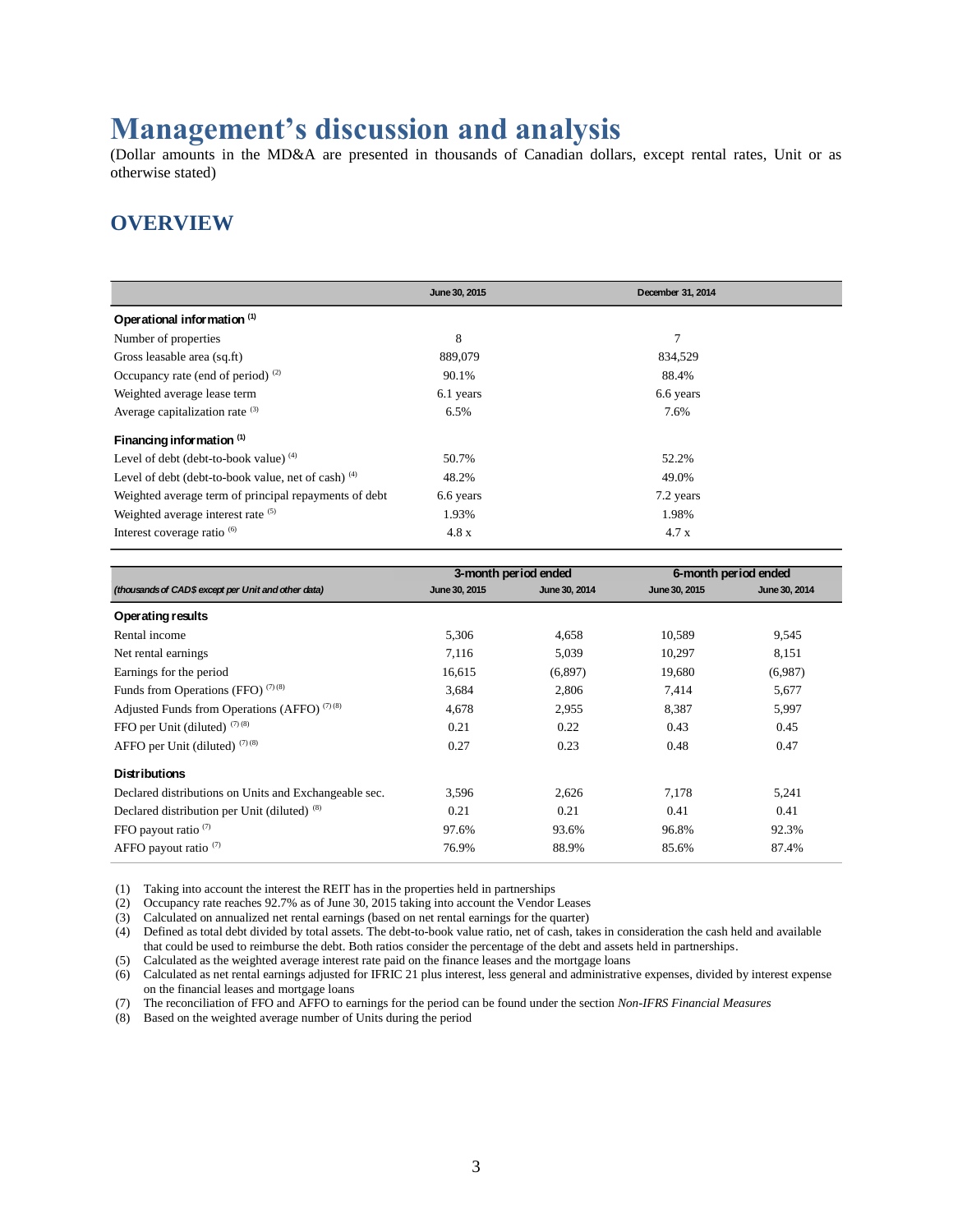### **BASIS OF PRESENTATION**

The following management's discussion and analysis ("MD&A") of the financial condition and results of operations of Inovalis REIT should be read in conjunction with the REIT's condensed interim consolidated financial statements for the three-month and six-month periods ended June 30, 2015, and the notes thereto. This MD&A has been prepared taking into account material transactions and events up to and including August 13, 2015. Financial data provided in the condensed interim consolidated financial statements have been prepared in accordance with International Financial Reporting Standards. All amounts in this MD&A are in thousands of Canadian dollars, except per unit amounts and where otherwise stated. Historical results, including trends which might appear, should not be taken as indicative of future operations or results. Additional information about Inovalis REIT has been filed with applicable Canadian securities regulatory authorities and is available at [www.sedar.com.](http://www.sedar.com/) The exchange rate used throughout this MD&A for statement of earnings items is the average rate during the said period, i.e. 1.3602 Canadian dollars per Euro for the three-month period ended June 30, 2015 and 1.3777 Canadian dollars per Euro for the period from January 1, 2015 to June 30, 2015. For balance sheet items, projections or market data, the exchange rate used is 1.3911 (exchange rate as at June 30, 2015).

## **FORWARD-LOOKING INFORMATION**

Although we believe that the expectations reflected in the forward-looking information are reasonable, we can give no assurance that these expectations will prove to have been correct, and since forward-looking information inherently involves risks and uncertainties, undue reliance should not be placed on such information. Certain material factors or assumptions are applied in making forward-looking statements and actual results may differ materially from those expressed or implied in such forward-looking statements. The estimates and assumptions, which may prove to be incorrect, include, but are not limited to, the various assumptions set forth in this document as well as the following: (i) we will continue to receive financing on acceptable terms; (ii) our future level of indebtedness and our future growth potential will remain consistent with our current expectations; (iii) there will be no changes to tax laws adversely affecting our financing capability, operations, activities, structure or distributions; (iv) we will retain and continue to attract qualified and knowledgeable personnel as we expand our portfolio and business; (v) the impact of the current economic climate and the current global financial conditions on our operations, including our financing capability and asset value, will remain consistent with our current expectations; (vi) there will be no material changes to government and environmental regulations adversely affecting our operations; (vii) conditions in the international and, in particular, the French and German real estate markets, including competition for acquisitions, will be consistent with the current climate; and (viii) capital markets will provide us with readily available access to equity and/or debt financing.

The forward-looking statements are subject to inherent uncertainties and risks, including, but not limited to, the factors listed under the *Risk and Uncertainties* section of this MD&A, and are described in greater detail in our IPO prospectus dated March 28, 2013 and in our short-form equity offering prospectus dated October 30, 2014, which are available at [www.sedar.com.](http://www.sedar.com/) Consequently, actual results and events may vary significantly from those included in, contemplated or implied by such statements.

## **MARKET AND INDUSTRY DATA**

This MD&A includes market and industry data and forecasts that were obtained from third-party sources, industry publications and publicly available information as well as industry data prepared by Inovalis SA on the basis of its knowledge of the commercial real estate industry in which we operate (including Inovalis SA estimates and assumptions relating to the industry based on that knowledge). Inovalis SA's knowledge of the real estate industry has been developed through its 18 years of experience and participation in the industry. Inovalis SA believes that its industry data is accurate and that its estimates and assumptions are reasonable, but there can be no assurance as to the accuracy or completeness of this data. Third-party sources generally state that the information contained therein has been obtained from sources believed to be reliable, but there can be no assurance as to the accuracy or completeness of included information. Although Inovalis SA believes it to be reliable, Inovalis SA has not verified any of the data from third-party sources referred to in this MD&A, or analysed or verified the underlying studies or surveys relied upon or referred to by such sources, or ascertained the underlying assumptions relied upon by such sources.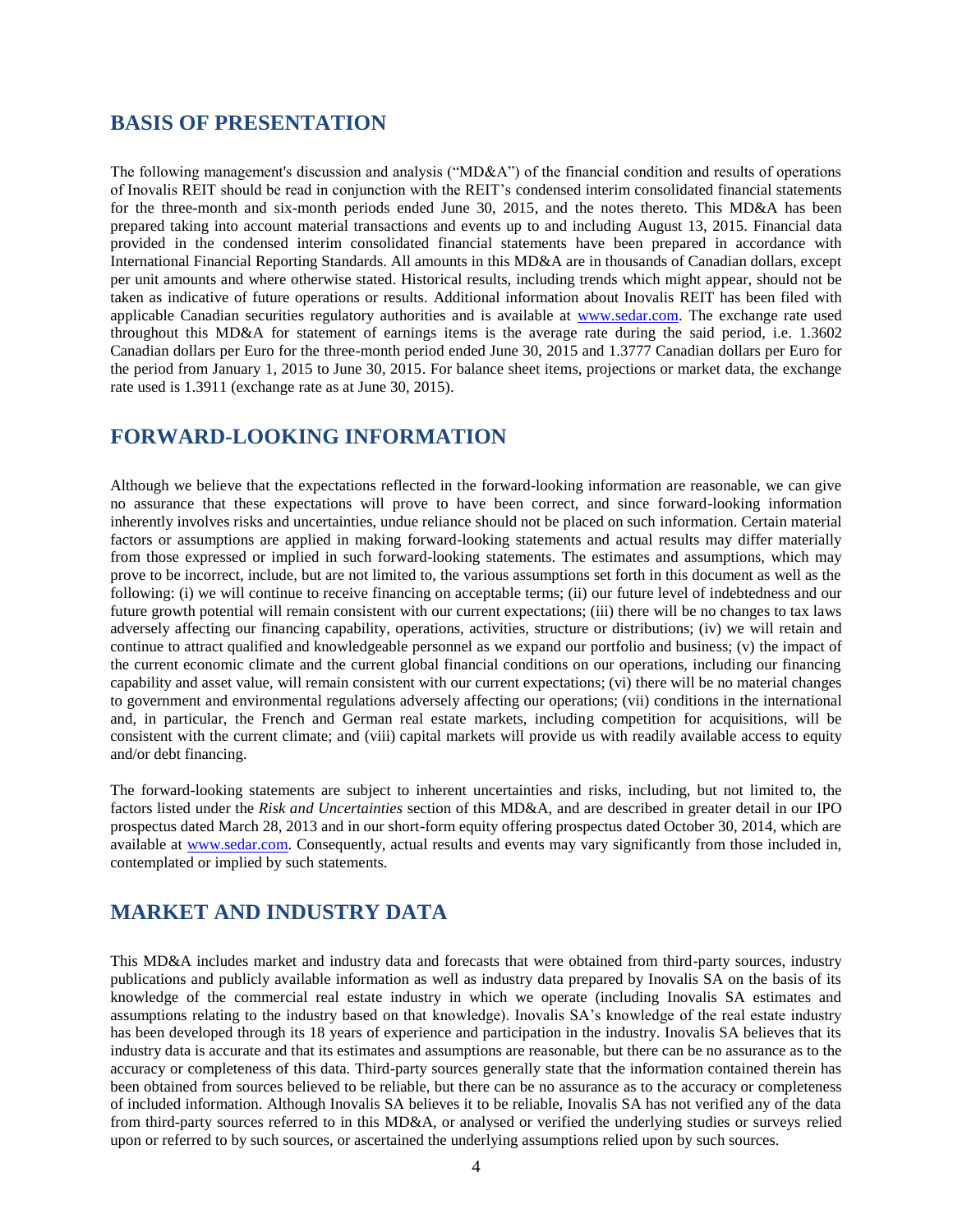## **NON-IFRS MEASURES**

Funds from operations ("**FFO**") and adjusted funds from operations ("**AFFO**") are not measures recognized under IFRS and do not have standardized meanings prescribed by IFRS. FFO and AFFO are supplemental measures of performance for real estate businesses. We believe that AFFO is an important measure of economic performance and is indicative of our ability to pay distributions, while FFO is an important measure of operating performance and the performance of real estate properties. The IFRS measurement most directly comparable to FFO and AFFO is net earnings. See the *Non-IFRS Reconciliation (FFO and AFFO)* section for reconciliation of FFO and AFFO to net earnings.

FFO is defined as net earnings in accordance with IFRS, excluding: (i) acquisition costs incurred in connection with the purchase of properties being accounted for as a business combination, (ii) gain on bargain purchase, (iii) net change in fair value of investment properties, (iv) net change in fair value of financial instruments at fair value through profit and loss, (v) changes in fair value of Exchangeable securities, (vi) adjustment for property taxes accounted for under IFRIC 21, (vii) loss on exercise of lease option, (viii) adjustment for foreign exchange gains or losses on monetary items not forming part of an investment in a foreign operation, (ix) gain on disposal of an interest in a subsidiary and the non-cash portion of earnings from an investment accounted for using the equity method,  $(x)$ non-recurring finance costs and (xi) recovery of non-recurring items. It has also been adjusted to exclude the distributions declared on Exchangeable securities. These distributions are recognized in profit and loss consistent with the classification of the Exchangeable securities as a liability. However, they are not to be considered when determining distributions for the Unitholders as indeed they are subordinated to the distributions to the Unitholders.

AFFO is defined as FFO subject to certain adjustments, including adjustments for: (i) the non-cash effect of straight line rents, (ii) the cash effect of the lease equalization loans (equalizing the rent payments, providing the REIT with stable and predictable monthly cash flows over the term of the France Telecom leases in the Vanves property, the Smart & Co. lease in the Courbevoie property and the Rue du Commerce leases in the Baldi property), (iii) amortization of fair value adjustment on assumed debt, (iv) the non-cash portion of the asset management fees paid in Exchangeable securities, (v) capital expenditures, (vi) capital expenditures paid by the vendors of the leasehold interest in the properties and/or tenants and (vii) amortization of transaction costs on mortgage loans.

FFO and AFFO should not be construed as alternatives to net earnings or cash flow from operating activities, determined in accordance with IFRS, as indicators of our performance. Our method of calculating FFO and AFFO may differ from other issuers' methods and accordingly may not be comparable to measures used by them.

## **BUSINESS OVERVIEW AND STRATEGY**

Inovalis REIT is an unincorporated open-ended real estate investment trust governed by the laws of the Province of Ontario. Inovalis REIT was founded and sponsored by Inovalis SA, who is our asset manager. Our Units have been listed on the Toronto Stock Exchange under the trading symbol INO.UN since April 10, 2013. Our head and registered office is located at 151 Yonge Street, 11<sup>th</sup> floor, Toronto, Ontario, M5C 2W7.

Our long-term objectives are to:

- generate predictable and growing cash distributions on a tax-efficient basis from investments in incomeproducing office properties
- maximize the long-term value of both our properties and Units through active and efficient management
- grow our asset base, primarily in France and Germany, but also opportunistically in other European countries where assets meet our investment criteria
- increase the cash available for distribution to holders of Units ("Unitholders"), through an accretive acquisition program that successfully leverages Inovalis SA's extensive relationships and depth of commercial property and financing.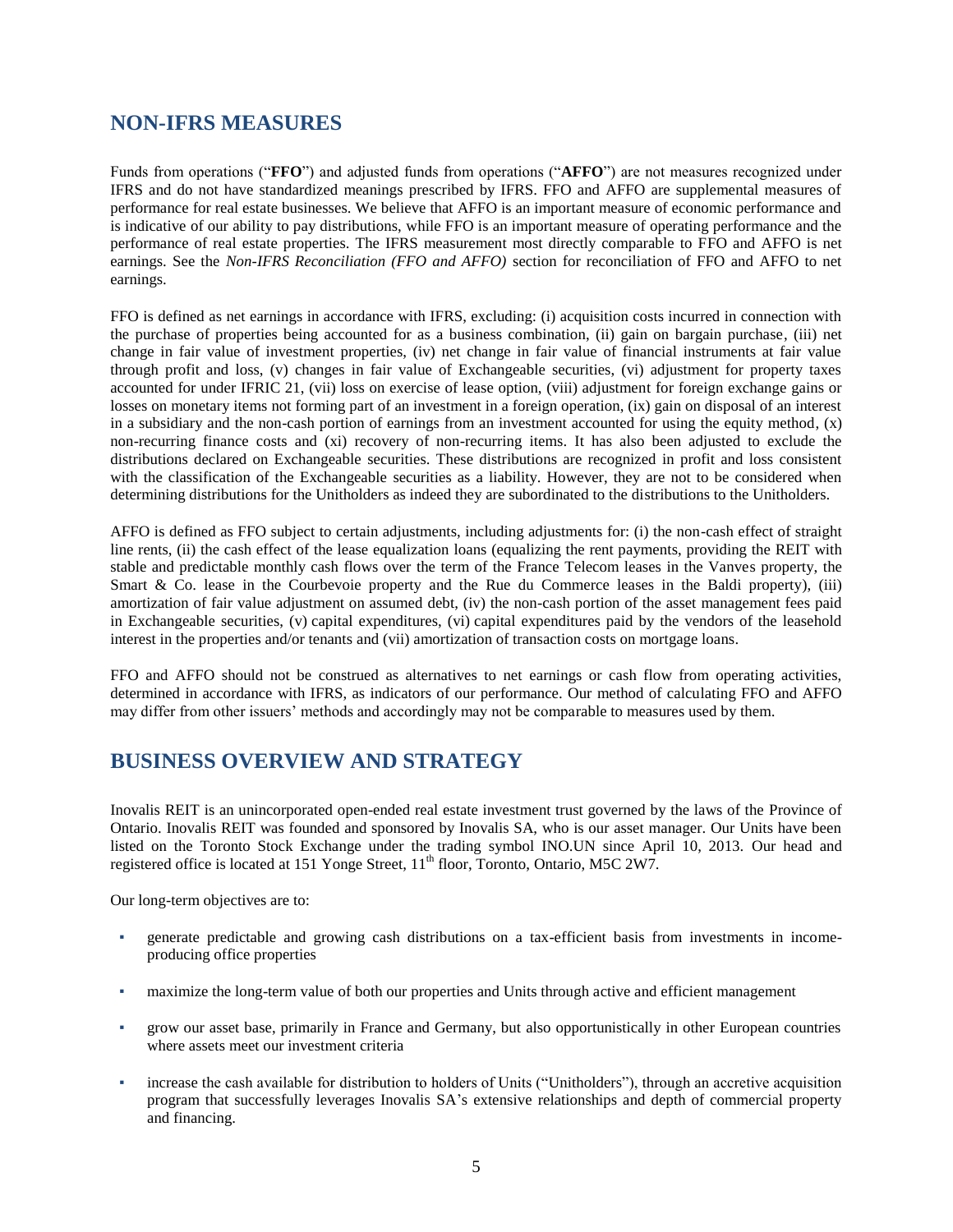The REIT's Investment Criteria encompasses office properties outside of Canada with an occupancy level above 80% (unless AFFO accretive), secured rental cash flows, a property value between €20 million (\$28 million) to €60 million (\$83 million) (unless AFFO accretive) and a potential future upside with respect to matters including rent and area development. According to management, this target investment size falls within a very liquid segment of the real estate market in Europe, and debt financing for such acquisitions is readily available from local lenders.

## **BUSINESS ENVIRONMENT**

#### **French commercial real estate investment market**

Investment in commercial real estate in France reached  $\epsilon$ 7.9 BN (\$11.0 BN) in the first half of 2015, in line with the last ten year average of €8.4 BN (\$11.7 BN). Despite its slow economic growth, France is still much sought after, enjoying its second best year ever for investment after 2007. The Greater Paris region accounted for the largest share of acquisitions (79%). Offices are still investors' favorite, attracting 63% of investment.

According to BNP Paribas Real Estate, the prime yield in the Central Business District stabilized 4.0% and the prime yield in the Inner Rim further compressed down to 5.2%. Investors have increasingly bought properties beyond Paris business districts, which are structurally incapable of supplying demand and which offer low yields. Non-prime office yields have slightly declined in the majority of markets in the Greater Paris Region, where the appetite for prime products is still high.

As at June 30, 2015, the vacancy rate in the Greater Paris Region was 7.6% and inside Paris was 5.1%. This figure is mainly comprised of lower quality properties as, according to CBRE, new and redeveloped properties only accounted for 20% of the immediate supply.

#### **German commercial real estate investment market**

In the first half of 2015, investment in office properties totaled  $\epsilon$ 9.3 BN (\$12.9 BN), which was over 51 % more than in the prior-year period. It was also the second-best result of all time and exceeded the ten-year average by around two-thirds.

Office properties stood as the second-dominant asset class in the German commercial property market for the first half of 2015 behind retail properties with a share of 38%. For investors, Germany continues to offer an extremely attractive and stable environment with interest rates still low, active consumers, upward-trending early indicators and a labour market that remains robust.

Office yields have declined throughout Germany over the last few years and, according to BNP Paribas Real Estate, prime office properties in the largest cities (Berlin, Dusseldorf, Frankfurt, Hamburg, Munich) trade at a cap rate ranging between 4.00% and 4.60%.

Banks are competing for the financing of first class office properties with long-term leases in good locations. As competition increases, banks are increasingly financing slightly risker properties.

## **REAL ESTATE MANAGEMENT AND ADVISORY SERVICES**

Pursuant to the Management Agreement, Inovalis SA is the manager of the REIT and provides the strategic, advisory, asset management, project management, construction management, property management and administrative services necessary to manage the operations of the REIT.

Upon the earlier of (i) the REIT achieving a market capitalization of \$750 million (including any Exchangeable securities held by Inovalis SA) based on the volume weighted average price (VWAP) over a 20-day trading period and (ii) April 10, 2018, the Management Agreement will terminate and the management of the REIT will be internalized at no additional cost.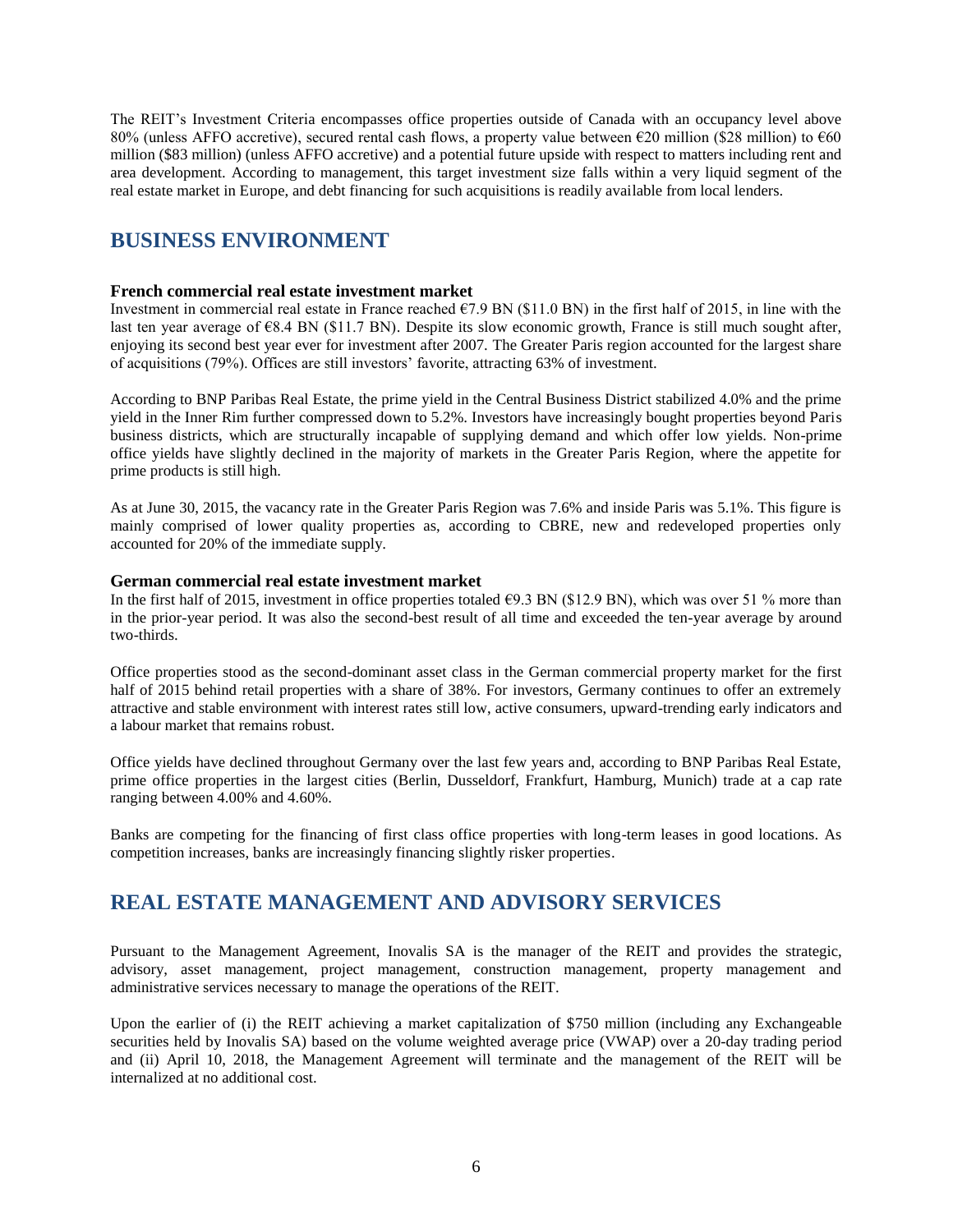## **OUR OPERATIONS**

#### **Performance indicators(1)**

| Asat                                     | June 30, 2015 | June 30, 2014  |
|------------------------------------------|---------------|----------------|
| Gross leasable area (sq.ft)              | 889,079       | 529,267        |
| Number of properties                     | 8             | $\overline{4}$ |
| Number of tenants                        | 32            | 12             |
| Occupancy rate (excluding Vendor Leases) | 90.1%         | 96.0%          |
| Occupancy rate (including Vendor Leases) | 92.7%         | 100.0%         |
| Weighted average lease term (2)          | 6.1 years     | 7.3 years      |

(1) Taking into account the interest the REIT has in the properties held in partnerships

(2) Excluding early termination rights. Taking into account early termination rights, the weighted average lease term is 4.2 years

#### **Occupancy**

The overall weighted average occupancy rate across our portfolio was 90.1% at June 30, 2015. Taking into account the vendor leases on the Vanves, Baldi and Sablière properties (on 23,336 sq.ft in total, or 2.6% of our portfolio's total GLA), occupancy rate across the portfolio reaches 92.7%.

Inovalis SA is consistently putting a strong effort in the reletting of the vacant premises as evidenced by the increase of the occupancy rate from 88.4% as at December 31, 2014 up to 90.1% as at June 30, 2015.

Subsequent to the end of the quarter, the addition of the Arcueil property that is fully let will further increase the vacancy rate up to 90.9% (taking into account the 25% interest the REIT has in the property).

The Baldi property, which is an office mainly property, also comprises 31,603 square feet of mixed-used and storage areas, on which we did not put any value when the REIT bought the property in November 2014. Excluding these areas in our square footage calculation, occupancy rate throughout the portfolio would reach 93.4% (94.0% after the Arcueil acquisition).

External brokers are working with the Inovalis SA team to lease remaining vacant premises on the REIT's portfolio.

#### **Tenants**

The tenant base in the portfolio is well diversified from an industry segment standpoint, with many tenants having large national or multinational footprints. 77% of 2015 estimated gross rental income come from French public agencies, are guaranteed by large German or international banks, or are signed with investment grade corporates or are affiliates of investment grade corporates.

The following table shows our five largest tenants, sorted out by contribution to gross leasable area (GLA). Tenant marked with  $(*)$  is a tenant from property owned on a partnership basis and is taken into account applying the percentage of ownership the REIT has in the underlying property.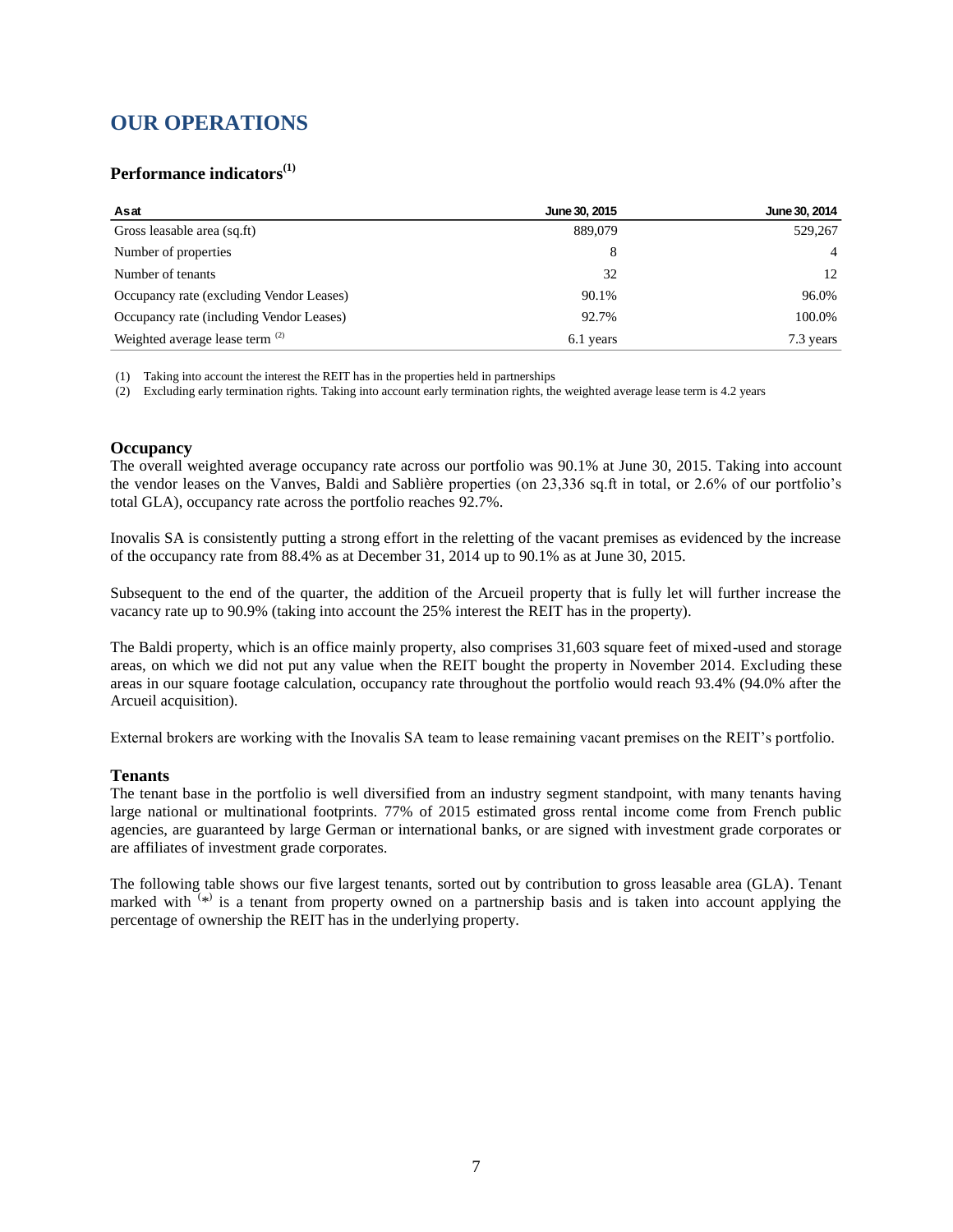| Tenant                                           | <b>Tenant Sector</b>       | <b>Tenant Since</b> | <b>GLA</b><br>(sq.ft.) | % of Total<br><b>GLA</b> |
|--------------------------------------------------|----------------------------|---------------------|------------------------|--------------------------|
| Orange (France Telecom)                          | Telecommunications         | 1999                | 186,070                | 20.9%                    |
| <b>Facility Services Hannover GmbH</b>           | Banking / Real estate      | 2003                | 124,076                | 14.0%                    |
| Mitsubishi Hitachi Power Systems Europe GmbH (*) | Manufacturer               | 2007                | 108.959                | 12.3%                    |
| National Conservatory of Arts and Crafts         | Education and training     | 2003                | 50.407                 | 5.7%                     |
| French Environment and Energy Agency             | Public sector / Government | 1982                | 49,460                 | 5.6%                     |
| Top 5 tenants                                    |                            |                     | 518,971                | 58.5%                    |
| Other tenants                                    | Diversified                |                     | 282.137                | 31.6%                    |
| Vendor Lease                                     | ۰                          |                     | 23,336                 | 2.6%                     |
| Vacant                                           |                            |                     | 64,635                 | 7.3%                     |
| Total                                            |                            |                     | 889.079                | 100.0%                   |

Subsequent to the acquisition of the Arcueil property, largest tenant Orange (France Telecom) accounts for 27.7% of total GLA.

#### **Leasing profile**

#### *Rental indexation*

All leases have rental indexation based on either the French ICC (construction cost index) or ILAT (index averaging construction costs and CPI indexes) or the German Consumer Price Index, as applicable.

#### *Lease rollover profile*

The REIT has an average remaining lease term of 6.1 years (not including tenant early termination rights). Assuming all tenants leave at next possible early termination rights, which is a highly improbable scenario, average remaining lease term on our portfolio is 4.2 years.

The following graph sets out the amount of GLA and percentage of total GLA of the properties subject to leases expiring during the periods shown (excluding early lease terminations).



#### **Lease Maturity Profile as at June 30, 2015** *(% of total GLA)*

Subsequent to the acquisition of the Arcueil property, the weighted average lease term is increased to 6.3 years (not including early termination rights). Assuming all tenants leave at next possible early termination rights, average remaining lease term on our portfolio is increased to 4.4 years.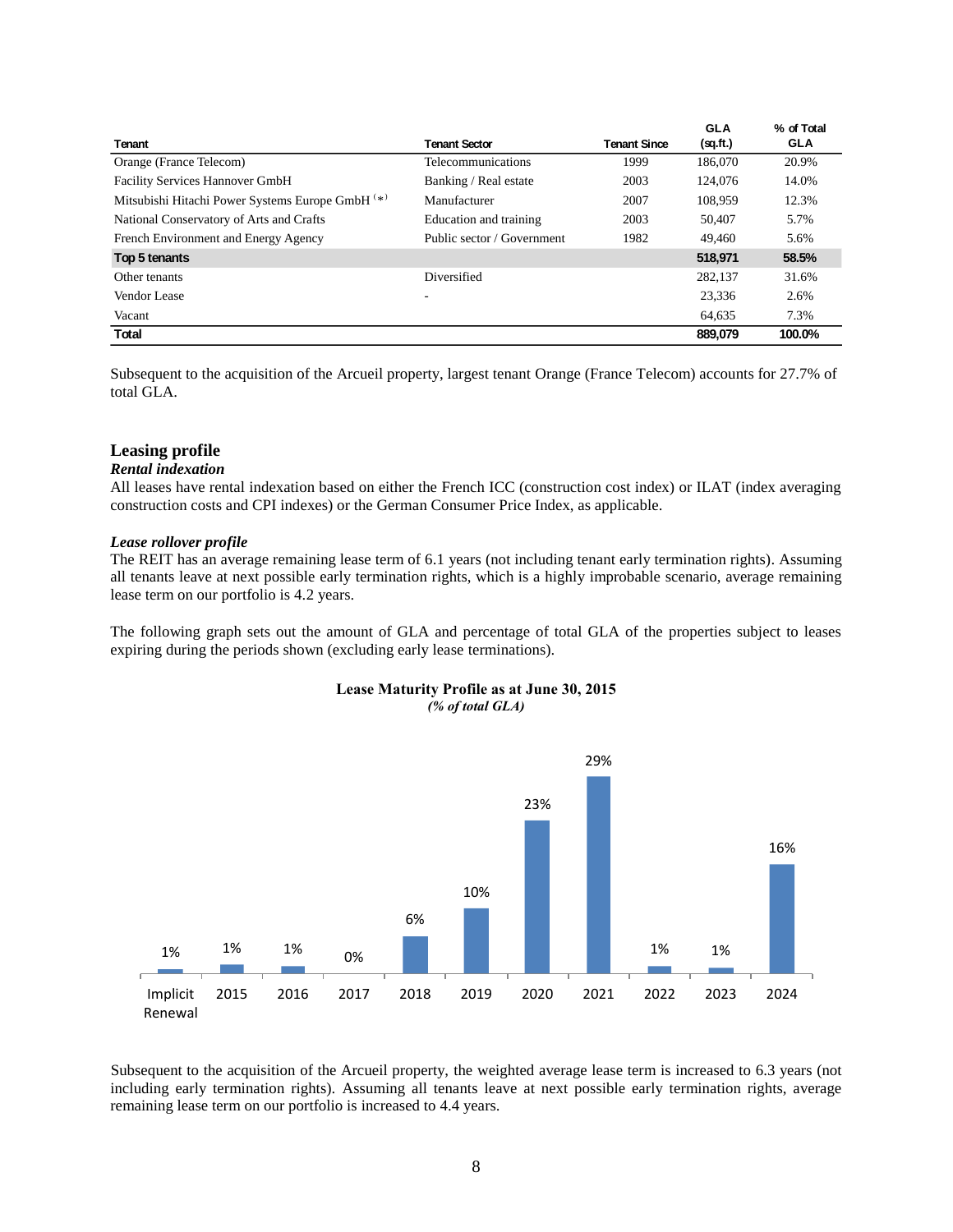## **CONSOLIDATED FINANCIAL INFORMATION**

|                                                                | 3-month period ended |               |               | 6-month period ended |  |  |
|----------------------------------------------------------------|----------------------|---------------|---------------|----------------------|--|--|
| (in thousands of CAD\$)                                        | June 30, 2015        | June 30, 2014 | June 30, 2015 | June 30, 2014        |  |  |
| Rental income                                                  | 5,306                | 4,658         | 10,589        | 9,545                |  |  |
| Service charge income                                          | 1,930                | 1,115         | 3,659         | 2,222                |  |  |
| Service charge expense                                         | (1, 334)             | (786)         | (5, 144)      | (3,645)              |  |  |
| Other revenues                                                 | 1,240                |               | 1,240         |                      |  |  |
| Other property operating (expense) revenues                    | (26)                 | 52            | (47)          | 29                   |  |  |
| Net rental earnings                                            | 7,116                | 5,039         | 10,297        | 8,151                |  |  |
| Administration expenses                                        | (1,125)              | (837)         | (2,117)       | (1,866)              |  |  |
| Foreign exchange (loss) gain                                   | (56)                 | (19)          | 84            | 19                   |  |  |
| Net change in fair value of investment properties              | 11,416               | (1,693)       | 13,166        | (556)                |  |  |
| Business acquisition costs                                     | (54)                 | (361)         | (54)          | (413)                |  |  |
| Operating earnings                                             | 17,297               | 2,129         | 21,376        | 5,335                |  |  |
| Gain (loss) on financial instruments at fair value through P&L | (123)                | 30            | 379           | (710)                |  |  |
| Share of the profit of an investment (equity method)           | 131                  |               | 121           |                      |  |  |
| Loss on exercise of early payment option on finance leases     |                      | (7, 972)      |               | (7,972)              |  |  |
| Finance income                                                 | 824                  | 8             | 1,564         | 15                   |  |  |
| Finance costs                                                  | (1,214)              | (855)         | (2, 443)      | (1,719)              |  |  |
| Distributions on Exchangeable securities                       | (438)                | (297)         | (867)         | (584)                |  |  |
| Net change in fair value of Exchangeable securities            | 217                  | 73            | (335)         | (1,325)              |  |  |
| Earnings before income taxes                                   | 16,694               | (6, 884)      | 19,795        | (6,960)              |  |  |
| Current income tax expense                                     | (5)                  | (3)           | (8)           | (7)                  |  |  |
| Deferred income tax expense                                    | (74)                 | (10)          | (107)         | (20)                 |  |  |
| Earnings for the period                                        | 16,615               | (6, 897)      | 19,680        | (6,987)              |  |  |

#### **Net rental earnings**

Net rental earnings for the three-month period ended June 30, 2015 reached \$7,116, an increase of 41.2% compared to the same period in 2014. The REIT realized a gain of \$1,240 during the period on the recovery of an indemnity paid at the time of the purchase of the Vanves property for possible repairs that are no longer required. The periodto-period increase is also the result of the additional net rental earnings from the Sablière and Baldi properties that were acquired in November 2014.

For the six-month period ended June 30, 2015, net rental earnings increased by 26.3% over the same period in 2014 and reached \$10,297. As was the case for the quarter, this increase is the result of the non-recurrent gain of \$1,240 and the additional net rental earnings from the Sablière and Baldi properties.

As mentioned in prior reports, net rental earnings does not include the revenues generated from the properties held through joint-venture arrangements. The contribution of these properties stands in the Finance income and in the Share of the profit of an investment accounted for using the equity method sections as detailed below.

#### **Administration expenses**

Administration expenses are primarily comprised of asset management fees paid to Inovalis SA and of other general administrative expenses such as trustee fees, directors' and officers' liability insurance, professional fees (including accounting fees), legal fees, filing fees, shareholders related expenses and other expenses. Administration expenses for the quarter ended June 30, 2015 amounted to \$1,125 vs. \$837 for the quarter ended June 30, 2014. \$525 is related to the asset management fees paid to Inovalis SA (vs. \$437 for the quarter ended June 30, 2014) and \$600 to other expenses (vs. \$400 for the quarter ended June 30, 2014). The increase year on year is accounted for by the addition of new properties since last year.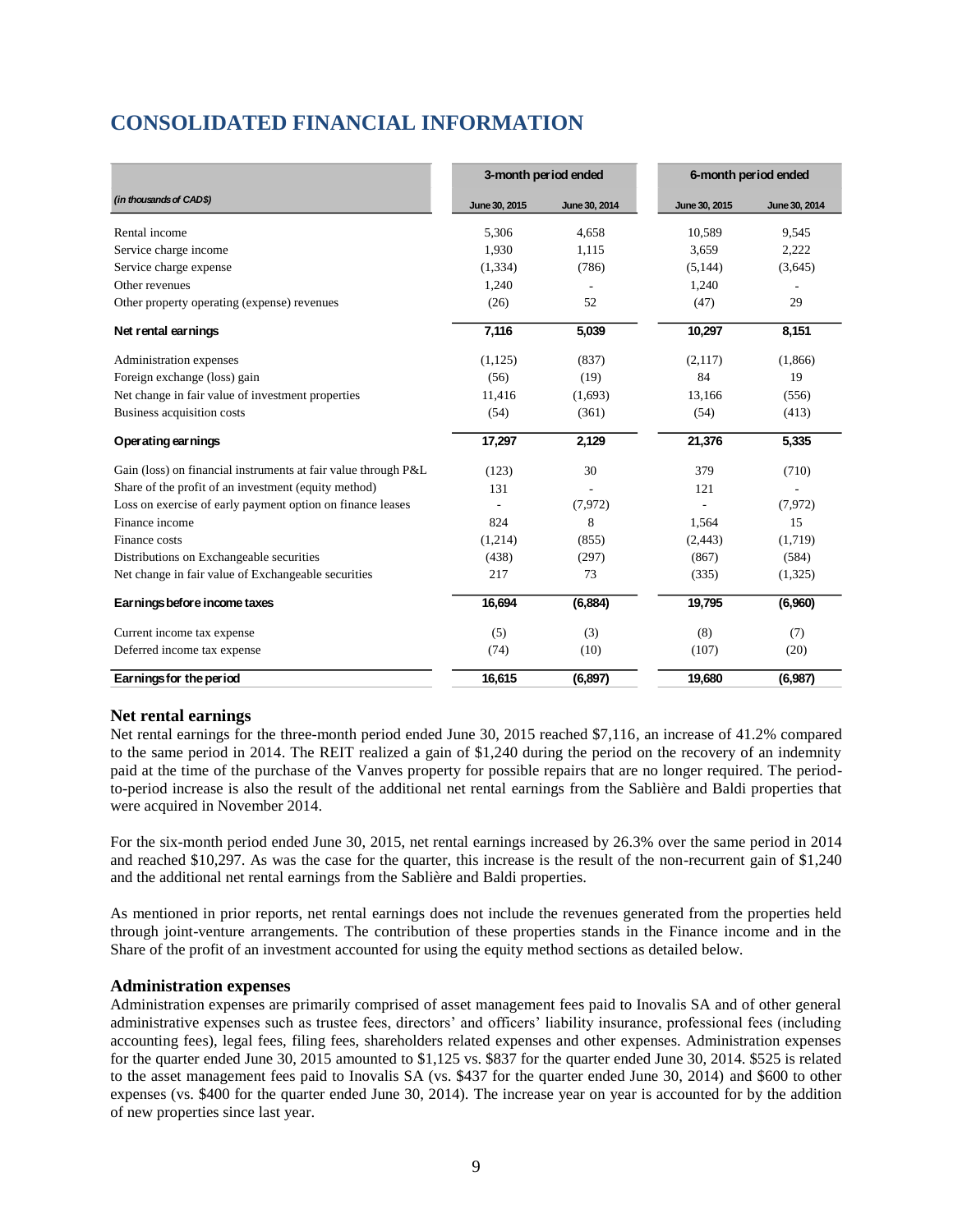Administration expenses for the six-month period ended June 30, 2015 amounted to \$2,117 vs. \$1,866 for the sixmonth period ended June 30, 2014. \$1,038 is related to the asset management fees paid to Inovalis SA (vs. \$892 for the six month period ended June 30, 2014) and \$1,079 to other expenses (vs. \$974 for the quarter ended June 30, 2014).

#### **Net change in fair value of investment properties**

During the quarter ended June 30, 2015, the net change in fair value of investment properties recognized in earnings was \$11,416. The Company had recognized a net reduction in fair value of \$1,693 during the quarter ended June 30, 2014. Similarly, for the six month period ended June 30, 2015, the net change in fair value of investment properties recognized in earnings was \$13,166 while it had recorded a loss of \$556 for the same period in 2014. The net change in fair value in 2015 was all related to the French properties.

#### **Gain (loss) on financial instruments at fair value through profit and loss**

The REIT recognized a loss on financial instruments at fair value through profit and loss for the quarter ended June 30, 2015 of \$123. For the six-month period ended June 30, 2015, the REIT recognized a gain of \$379. These gains and losses are mostly the result of the variation in value realized on the foreign exchange ("FX") contracts purchased earlier in 2015. These 2015 contracts have a strike price of 1.4956 Canadian dollar per Euro, which explains the gain for the six-month period since the average FX rate for the Euro for the six month period ended June 30, 2015 was 1.3777. During the second quarter ended June 30, 2015, the average FX rate was 1.3602 while it had closed at 1.3623 on March 31, 2015. During the quarter, there was also a fluctuation in the value of the interest swap and interest cap which combined with the exchange fluctuation, resulted in a loss of \$123.

During the quarter ended June 30, 2014, the REIT recorded a gain of \$30 as the FX contracts held at the time had a strike price for the Euro of 1.3211 when the average rate was 1.5117. For the six-month period ended June 30, 2014, the Company had recorded a loss of \$710. These unfavorable contracts were liquidated during the second quarter of 2014.

#### **Share of the profit of an investment accounted for using the equity method**

As mentioned above, during the quarter ended June 30, 2015, the REIT completed its acquisition of a 50% interest, on a joint venture basis, of the Walpur office property located in Bad Homburg (Germany). The share of earnings from the joint venture investment in Duisburg and Walpur was \$131 for the quarter ended June 30, 2015 and \$121 for the six-month period ended June 30, 2015. As the Duisburg acquisition was realized in July of 2014, no such items were recognized in the comparable periods ended June 30, 2014.

#### **Finance income**

During the quarter ended June 30, 2015, the REIT recorded total finance income of \$824, which is composed of interest revenue of \$370 from the Acquisition loan to Inovalis SA, \$453 from its loans to the Duisburg and Walpur joint ventures and \$1 of other finance income. During the six-month period ended June 30, 2015, the REIT recorded total finance income of \$1,564, which is composed of interest revenue of \$747 from the Acquisition loan to Inovalis SA, \$813 from its loans to the Duisburg and Walpur joint ventures and \$4 of other finance income.

During the same quarter and six month period ended June 30, 2014, the REIT recorded \$8 and \$15 respectively in interest revenues on its outstanding cash balance at the time.

#### **Finance costs**

For the three-month period ended June 30, 2015, finance costs amounted to \$1,214 including notably \$835 for interest costs related to finance leases, mortgage loans and the lease equalization loans. For the same period in 2014, total finance costs amounted to \$855, of which \$596 related to finance leases, mortgage loans and the lease equalization loans.

For the six-month period ended June 30, 2015, finance costs amounted to \$2,443 including notably \$1,708 for interest costs related to finance leases, mortgage loans and the lease equalization loans. For the same period in 2014, total finance costs amounted to \$1,719, of which \$1,066 related to finance leases, mortgage loans and the lease equalization loans.

Please refer to note 8 of the condensed interim consolidated financial statements for the period ended June 30, 2015 for a more detailed description of the main components of finance costs for both the three-month and six-month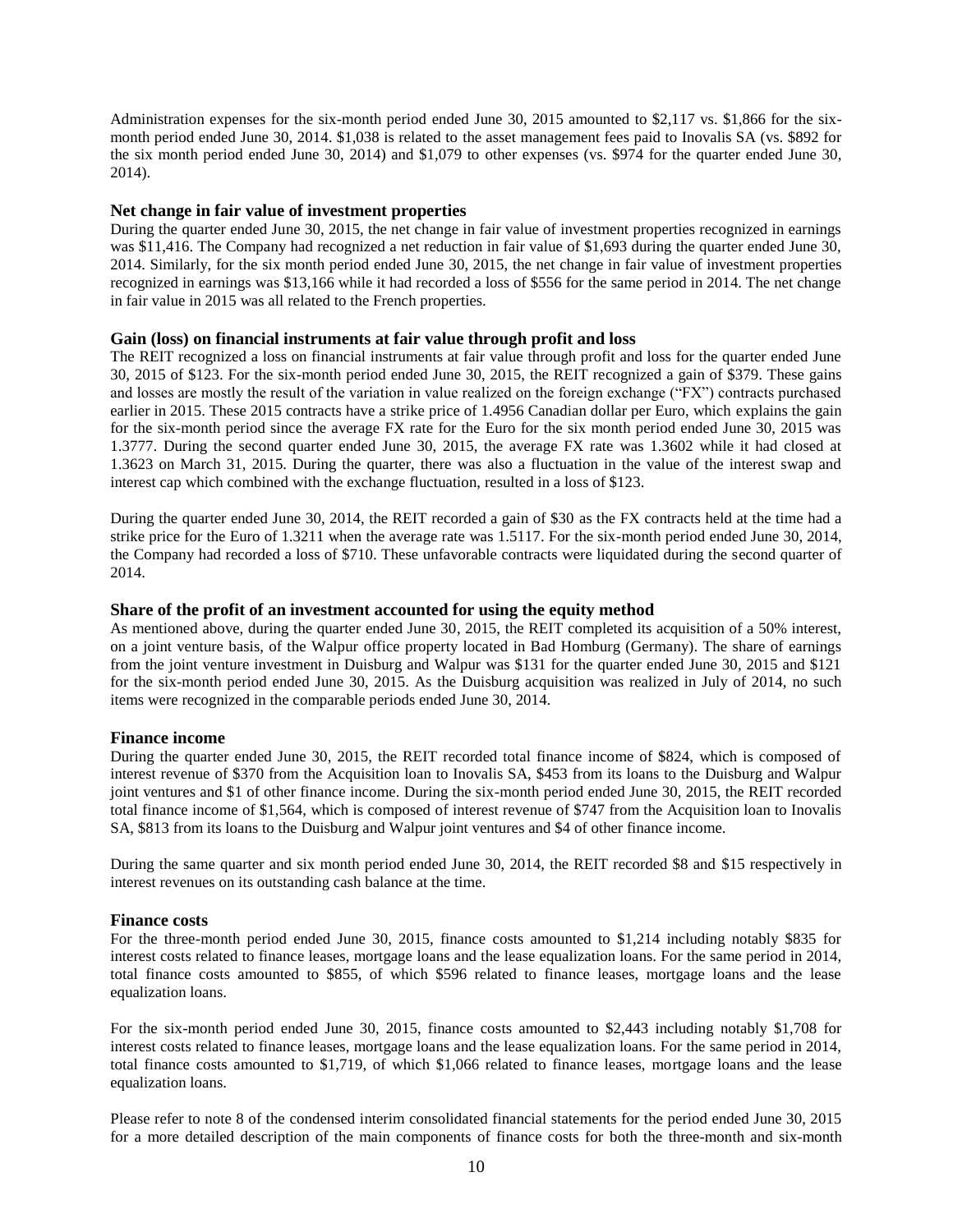periods of 2015 and 2014. The variation between the periods is the result of the addition of two properties in the fall of 2014 and the impact of the renegotiation of the long-term debt that was done in the second quarter of 2014.

#### **Distributions on Exchangeable securities**

Distributions to the holders of Exchangeable securities are calculated in a manner to provide a return that is economically equivalent to the distributions received by the Unitholders. They are, however, subordinated to the distributions to the other Unitholders until April 10, 2016. The increase for both the three-month and six-month periods is the result of the additional Exchangeable securities purchased by Inovalis SA at the time of the Unit offering in November 2014 and from the additional Exchangeable securities received by Inovalis SA in lieu of asset management fees.

#### **Net change in fair value of Exchangeable securities**

The net change in value of the Exchangeable securities, as well as the cost of distributions recognized on Exchangeable securities, are recognized in profit and loss because, for financial reporting purposes, the Exchangeable securities have been classified as a liability at fair value through profit or loss.

The actual results reflect a gain for the three-month period ended June 30, 2015 because the quoted value of the REIT's Units, which is used as the basis for the measurement of the Exchangeable securities, increased since March 31, 2015. For the six-month period ended June 30, 2015, the actual result reflected a loss. The closing price on the TSX was \$9.05 on June 30, 2015, \$9.15 on March 31, 2015 and \$8.88 on December 31, 2014.

For the three-month period ended June 30, 2014, the resulting gain was \$217 while the net change in fair value was a loss of \$1,325 for the six-month period ended June 30, 2014. The closing price on the TSX was \$9.76 on June 30, 2014, \$9.81 on March 31, 2014 and \$8.81 on December 31, 2014.

#### **Last 24 Months Key Financial Information**

|                           | 3-month period ended    |                   |                 |                   |                         |                   |                 |                   |
|---------------------------|-------------------------|-------------------|-----------------|-------------------|-------------------------|-------------------|-----------------|-------------------|
| (in thousands of CAD\$)   | <b>June 30.</b><br>2015 | March 31.<br>2015 | Dec 31.<br>2014 | Sept. 30,<br>2014 | <b>June 30.</b><br>2014 | March 31.<br>2014 | Dec 31.<br>2013 | Sept. 30,<br>2013 |
| Rental income             | 5.306                   | 5.283             | 4.846           | 4.291             | 4,658                   | 4.887             | 4.630           | 4,409             |
| Net rental earnings.      | 7.116                   | 3.189             | 5.167           | 4.608             | 5.039                   | 3.112             | 4.394           | 4,825             |
| Earnings for the period   | 16.615                  | 3.065             | 21.374          | 2,158             | (6,897)                 | (95)              | 3.955           | 5,699             |
| Earnings per Unit (CAD\$) | 1.08                    | 0.20              | 1.56            | 0.19              | (0.61)                  | (0.01)            | 0.35            | 0.50              |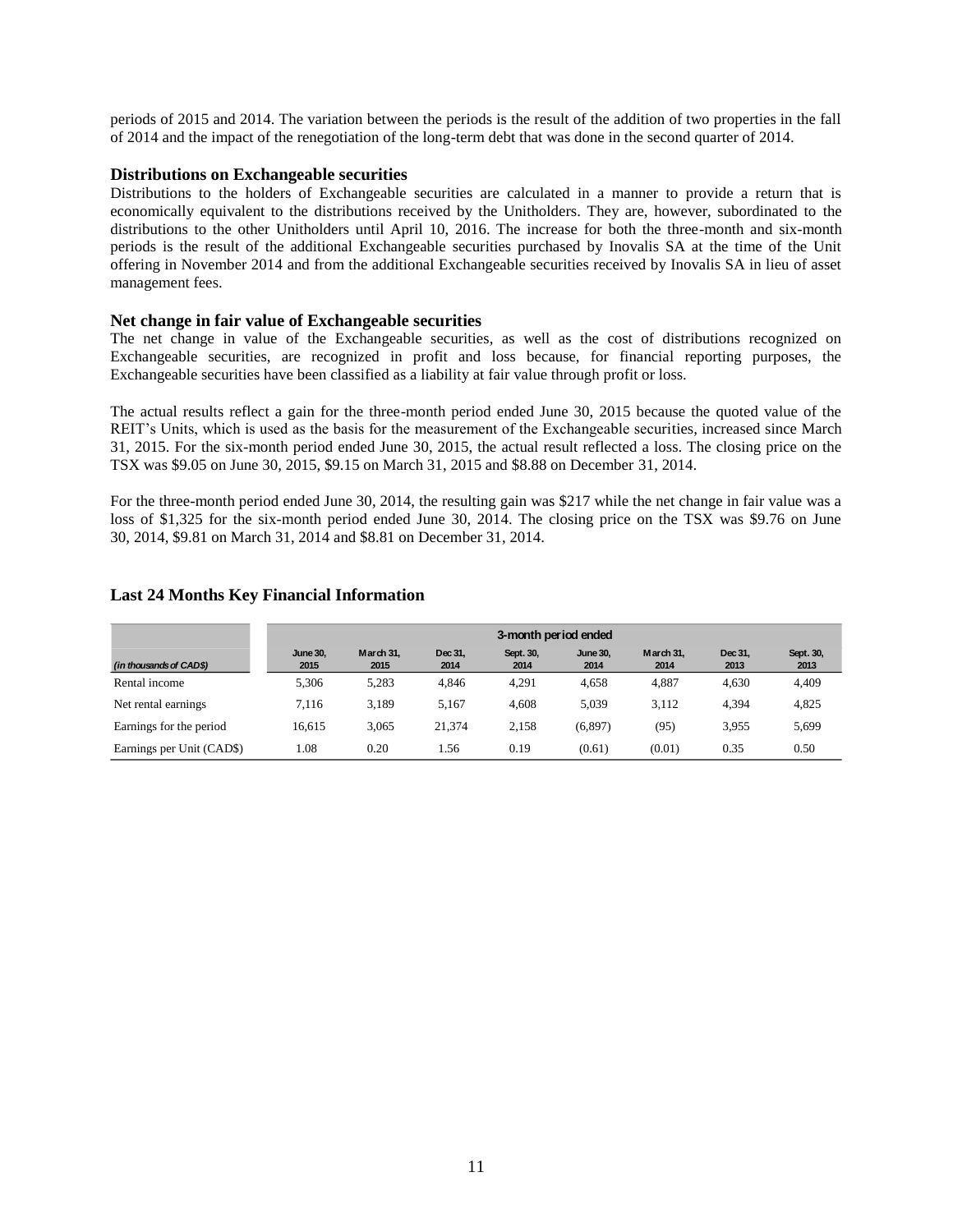## **NON-IFRS RECONCILIATION (FFO AND AFFO)**

|                                                                                                                   | 3-month period ended |                          |               | 6-month period ended     |
|-------------------------------------------------------------------------------------------------------------------|----------------------|--------------------------|---------------|--------------------------|
| (in thousands of CAD\$)                                                                                           | June 30, 2015        | June 30, 2014            | June 30, 2015 | June 30, 2014            |
| Earnings for the period                                                                                           | 16.615               | (6,897)                  | 19.680        | (6,987)                  |
| Add/(Deduct):                                                                                                     |                      |                          |               |                          |
| Adjustment to related acquisition costs                                                                           | (162)                | 361                      | (162)         | 413                      |
| Less other revenues (recovery of indemnity)                                                                       | (1,240)              |                          | (1,240)       | $\overline{a}$           |
| Loss on exercise of lease option                                                                                  |                      | 7,972                    |               | 7,972                    |
| Net change in fair value of investment properties                                                                 | (11, 416)            | 1,693                    | (13,166)      | 556                      |
| (Gain) loss on financial instruments at fair value through<br>profit and loss                                     | 123                  | (30)                     | (379)         | 710                      |
| Adjustment for property taxes accounted for under IFRIC 21                                                        | (697)                | (536)                    | 1,333         | 1,123                    |
| Share of the profit of an investment (equity method)                                                              | (131)                | $\overline{\phantom{a}}$ | (121)         | $\overline{a}$           |
| Distributions on Exchangeable securities                                                                          | 438                  | 297                      | 867           | 584                      |
| Change in fair value of Exchangeable securities                                                                   | (217)                | (73)                     | 335           | 1,325                    |
| Foreign exchange gains or losses on monetary items not<br>forming part of a net investment in a foreign operation | 56                   | 19                       | (84)          | (19)                     |
| Non-recurring other finance costs                                                                                 | 51                   |                          | 73            |                          |
| Finance income from joint venture investments                                                                     | (453)                |                          | (813)         |                          |
| Deferred income tax expense                                                                                       | 74                   |                          | 107           |                          |
| FFO from investment                                                                                               | 643                  |                          | 984           |                          |
| <b>FFO</b>                                                                                                        | 3,684                | 2,806                    | 7,414         | 5,677                    |
| Add/(Deduct):                                                                                                     |                      |                          |               |                          |
| Non-cash effect of straight line rents                                                                            | (750)                | (483)                    | (1, 413)      | (967)                    |
| Cash effect of the lease equalization loans                                                                       | 1,361                | 483                      | 1,601         | 967                      |
| Amortization of fair value adjustment on assumed debt                                                             | 105                  | 30                       | 214           | 424                      |
| Amortization of transaction costs on mortgage loans                                                               | 96                   |                          | 201           | $\overline{\phantom{a}}$ |
| Non-cash part of asset management fees paid<br>in Exchangeable securities <sup>(1)</sup>                          | 263                  | 219                      | 519           | 446                      |
| Capex net of cash subsidy                                                                                         | (100)                | (100)                    | (200)         | (550)                    |
| Adjustement from investment <sup>(2)</sup>                                                                        | 19                   |                          | 51            |                          |
| <b>AFFO</b>                                                                                                       | 4,678                | 2,955                    | 8,387         | 5,997                    |
| FFO / Units (diluted) <sup>(3)</sup> (in CAD\$)                                                                   | 0.21                 | 0.22                     | 0.43          | 0.45                     |
| AFFO / Units (diluted) $^{(3)}$ (in CAD\$)                                                                        | 0.27                 | 0.23                     | 0.48          | 0.47                     |

(1) For purposes of this presentation, 50% of non-cash part of the asset management fee is included in the AFFO reconciliation. Notwithstanding, 100% of the asset management fee is paid in Exchangeable securities

(2) Adjustment for the non-cash part of asset management fees pertaining to the investment

(3) Based on the weighted average number of Units, i.e. 17,424,381 and 12,726,896 for the 3-month periods ended June 30, 2015 and June 30, 2014 and 17,378,796 and 12,701,443 for the 6-month periods ended June 30, 2015 and June 30, 2014

Management believes FFO is an important measure of our operating performance. This non-IFRS measurement is a commonly used measure of performance of real estate operations. However, it does not represent cash flow from operating activities as defined by IFRS and is not necessarily indicative of cash available to fund Inovalis REIT's needs.

AFFO is an important measure of our economic performance and is indicative of our ability to pay distributions. This non-IFRS measurement is commonly used for assessing real estate performance. However, it does not represent cash flow from operating activities as defined by IFRS and is not necessarily indicative of cash available to fund Inovalis REIT's needs.

Our AFFO calculation for the quarter ended June 30, 2015 takes into account an amount of \$423 that was payable as of March 31, 2015 by Inovalis SA and that was not taken into account in the previous quarter. AFFO payout ratio is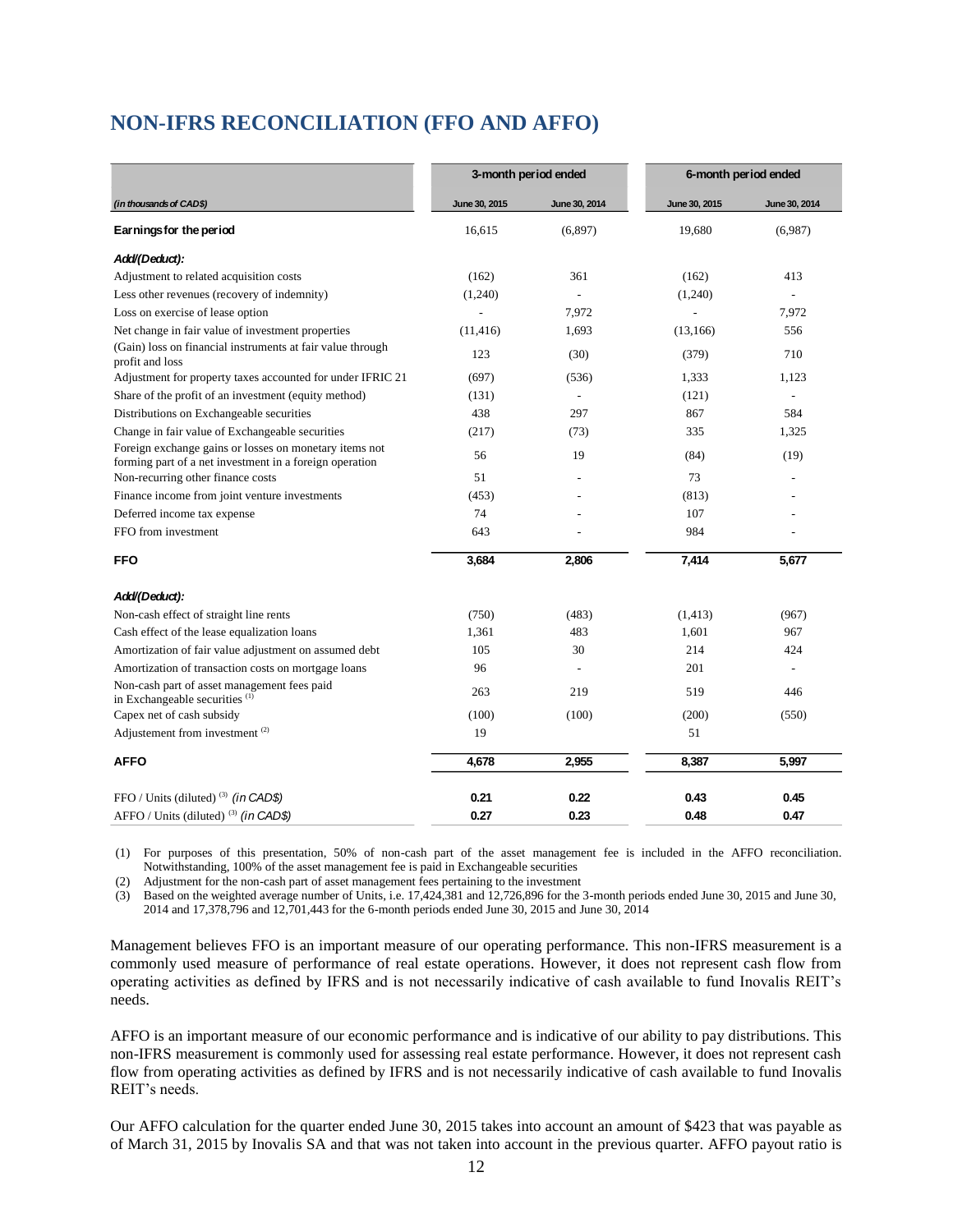76.8% for the 3-month period ended June 30, 2015. For the 6-month period ending June 30, 2015, the abovementioned item has no impact as it was settled during this 6-month period and the AFFO payout ratio for the period reaches 85.5%.

Our AFFO calculation is based on the average foreign exchange rate for the period (1.3777 Canadian dollars per Euro for the 6-month period ended June 30, 2015) and does not take into account our foreign currency hedging arrangements (100% of our monthly cash distributions are covered until June 2018 at an average rate of 1.5090).

## **PROPERTY CAPITAL INVESTMENTS**

#### **Fair value**

The fair value of our investment property portfolio as at June 30, 2015, including the REIT's interests in the properties held in partnerships, was \$368.0 million (vs. \$344.0 million as at December 31, 2014). The fair value of the French properties was \$287.9 million (78.2% of total value) and the fair value of the German properties was \$80.1 million (21.8% of total value).

Management principally uses discounted cash flows to determine the fair value of the investment properties. These values are supported by third party appraisals. Our assessment of the fair values of the French properties was in line with the values determined by Jones Lang LaSalle France in conformity with the requirements of the *Royal Institution of Chartered Surveyors Standards*, the *Charte de l'expertise immobilière* and the *European Valuation Standards of TEGoVA* (the European Group of Valuers' Association) and IFRS 13. Our assessment of the fair value of the German properties was in line with the values determined by Jones Lang LaSalle Germany in conformity with the requirements of the *Royal Institution of Chartered Surveyors Standards*.

#### **Building improvements**

The REIT is committed to improving its operating performance by incurring appropriate capital expenditures in order to replace and maintain the productive capacity of its property portfolio so as to sustain its rental income generating potential over the portfolio's useful life. In accordance with IFRS, the REIT will capitalize all capital improvement expenditures on its properties that enhance the service potential of a property and extend the useful life of an asset with the term of the capital lease.

An escrow account totaling \$4.2 million of cash was initially set aside by the vendors of the four initial properties for payment of capital expenditures to be invested before April 2016 in the event a need for capex arises. A total of \$1.7 million has been spent to date. During the quarter, both parties have agreed to share the remaining amount of \$2.5 million. This escrow account has therefore been extinguished and the REIT received a cash amount of \$1.24 million.

#### **Guarantees, commitments and contingencies**

The REIT and its subsidiaries have provided guarantees in connection with the finance lease liabilities and the mortgage loans, including pledge of affiliates of the REIT, first mortgages and assignment of receivables and future receivables.

## **OTHER SIGNIFICANT ASSETS**

#### **Restricted cash and other financial assets**

Restricted cash and other financial assets amounted to \$700 as at June 30, 2015. It is comprised of a collateral of \$700 for the foreign exchange currency contracts.

#### **Investment accounted for using the equity method**

This section encompasses the 50% interest the REIT has in the Duisburg property, the 50% interest in the Walpur property and the 25% interest in the joint-venture that will be used subsequently to the quarter for the purchase of the Arcueil property. Simplified balance sheet and statement of earnings of all three investments can be found in the note 5 of the condensed interim consolidated financial statements attached to this report. The fair value of the investment accounted for using the equity method was \$36,756 as at June 30, 2015 compared to \$18,307 on December 31, 2014.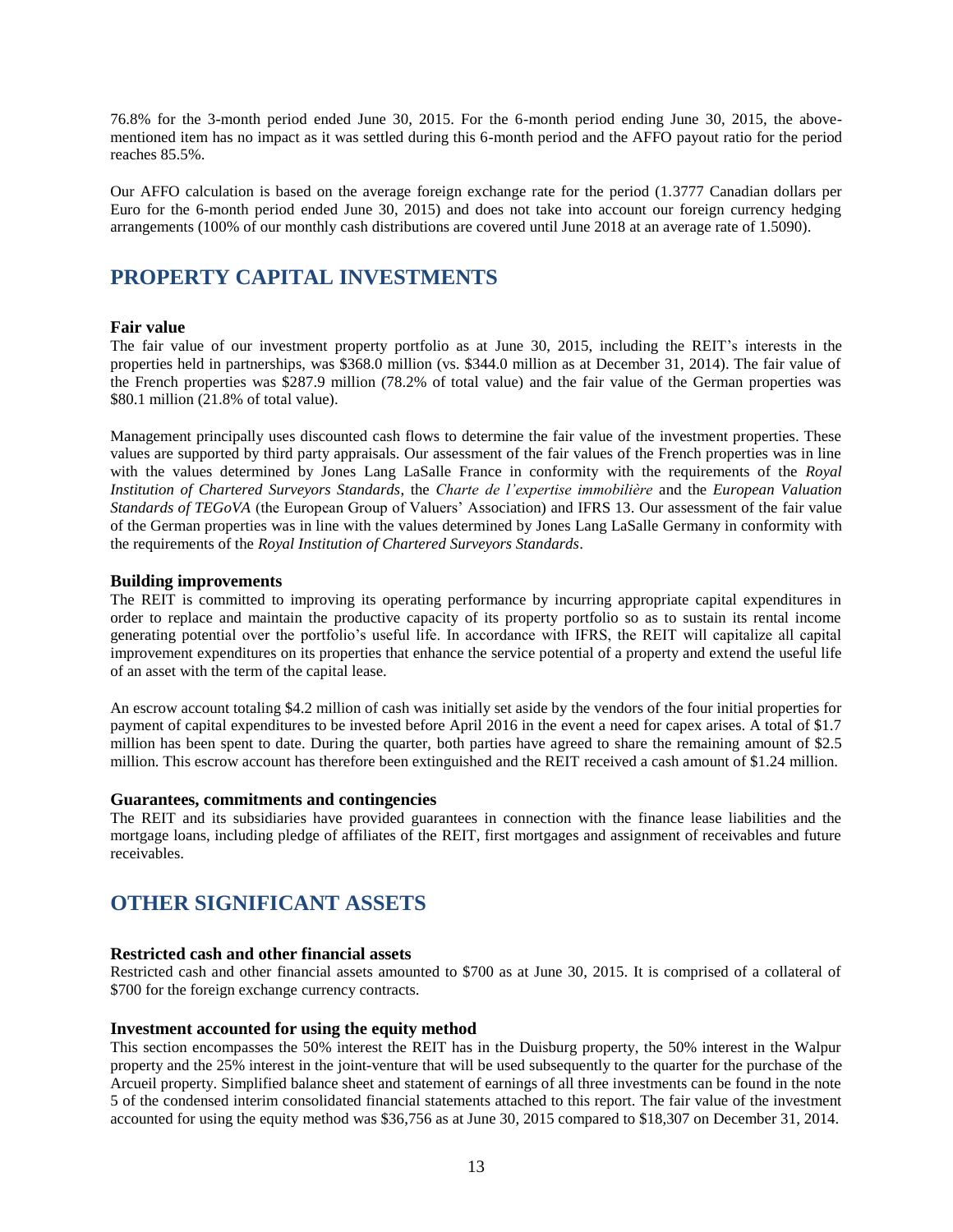|                                                                 |              | 3-month period ended June 30, 2015 |                          | 6-month period ended June 30, 2015 |
|-----------------------------------------------------------------|--------------|------------------------------------|--------------------------|------------------------------------|
| (in thousands of CADS)                                          | <b>Total</b> | Share of the<br><b>REIT (50%)</b>  | Total                    | Share of the<br><b>REIT (50%)</b>  |
| Profit (loss) for the period                                    | 261          | 131                                | 242                      | 121                                |
| Adjustment for                                                  | ۰            | $\overline{\phantom{a}}$           | $\overline{\phantom{a}}$ | $\overline{\phantom{a}}$           |
| Acquisition costs (reversal of accrual)                         | 37           | 19                                 | (18)                     | (9)                                |
| Net change in fair value of investment properties               | 272          | 136                                | 274                      | 137                                |
| Finance costs to Partners                                       | 700          | 350                                | 1.420                    | 710                                |
| Interests on mortgage loans - amortization of transaction costs | (90)         | (45)                               | (74)                     | (37)                               |
| Deferred income tax                                             | 105          | 53                                 | 123                      | 62                                 |
| FFO from investment                                             | 1.285        | 643                                | 1.967                    | 984                                |

The table below outlines the share of the REIT's FFO coming from these investments.

#### **Acquisition loan**

On November 6, 2014, Metropolitan LLC, a 100% subsidiary of the REIT, made a loan to Inovalis in the amount of 12,500 Euros so that Inovalis SA could acquire a property in the greater metropolitan area of Paris, France. As of June 30, 2015, the book value of this loan was \$17,389. The loan is secured by a share pledge from a holding company owned by Inovalis SA (which also owns another property in the Greater Paris Region), bears interest at a rate of 8.75% for three years (with an option to extend for one year) and includes a right of first opportunity in favor of the REIT to purchase the property at a discount to the then market price. Whether the REIT exercises its option to buy the property or the property is sold to a third party, the REIT will receive 50% of the profit generated by the sale of the property less all interests received on the Acquisition Loan, in the first case in the form of a discount to the price and in the second case in the form of a cash gain. The minimum income for the REIT on this transaction is 8.75% per annum. Since November 2014, the letting situation on the property has significantly improved and occupancy rate is now greater than 80%. maturities to mitigate interest rate and limit refinancial and limit refinancial and limit refinancial and limit refinancial and limit refinancial and limit refinancial period in any particular period in any particular per

#### **Trade and other receivables**

Trade and other receivables as at June 30, 2015 amounted to \$4,354 compared to \$2,852 as at December 31, 2014. The increase is principally the result of an increase in rent and service charges receivable from tenants as well as interest receivable for the Acquisition loan from Inovalis SA.

#### **Other current Assets**

Other current assets as at June 30, 2015 amounted to \$1,296 compared to \$731 as at December 31, 2014. This amount is composed of sales tax receivable of \$1,043 and prepaid expenses of \$253.

## **PRESENTATION OF OUR CAPITAL**

#### **Liquidity and capital resources**

Inovalis REIT's primary sources of capital are cash generated from operating activities, credit facilities, sharing the ownership of actual assets owned entirely and equity issues. Our primary uses of capital include property acquisitions, payment of distributions, costs of attracting and retaining tenants, recurring property maintenance, major property improvements and debt interest payments. We expect to meet all of our ongoing obligations through current cash, cash flows from operations, debt refinancing and, as growth requires and when appropriate, new equity or debt issues. We can also sell some portion of assets owned in order to get access to capital but also in the perspective of diversification of our portfolio.

The REIT's cash available decreased from \$19.5 million as at March 31, 2015 to \$4.5 million as at June 30, 2015 because of the investment in the Arcueil property completed on July 7, 2015.

#### **Financing activities**

Our debt strategy is to have secured mortgage financing with a term to maturity that is appropriate in relation to the lease maturity profile of our portfolio and then to put in place, when appropriate, interest-only financings. We intend to search for fixed rate financings or floating rate financings with a cap. Our preference is to have staggered debt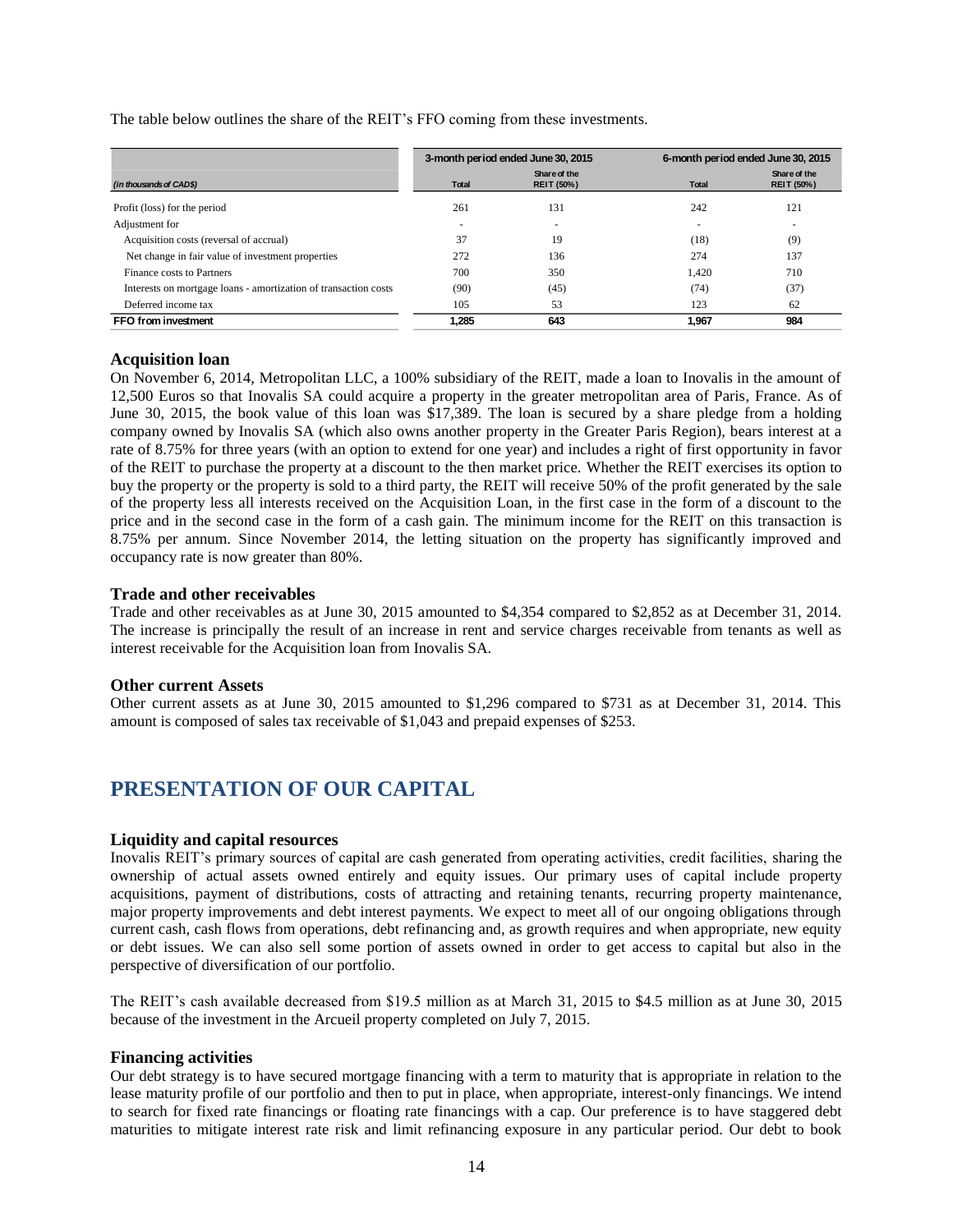value stands at 50.7%, in line with our long-term targeted range of 50 to 55% and net of the \$4.5 million of cash available as at June 30, 2015, this debt to book value stands at 48.2%.

Key performance indicators in the management of our debt are summarized in the following table.

|                                                                       | As at June 30, 2015 | As at December 31, 2014 |
|-----------------------------------------------------------------------|---------------------|-------------------------|
| Weighted average interest rate <sup>(1)</sup>                         | 1.93%               | 1.98%                   |
| Debt-to-book value $(2)$                                              | 50.7%               | 52.2%                   |
| Debt-to-book value, net of cash (3)                                   | 48.2%               | 49.0%                   |
| Interest coverage ratio <sup>(4)</sup>                                | 4.8 x               | 4.7x                    |
| Debt due in next 12 months in thousand of CAD\$ (including interests) | 7,315               | 6,991                   |
| Weighted average term to maturity of debt (5)                         | 6.6 years           | 7.2 years               |

(1) Calculated as the weighted average interest rate paid on the finance leases and the mortgage financing

(2) Defined as total debt divided by total assets. Takes into account the interest the REIT has in all assets held in partnerships

(3) Defined as total debt divided by total assets. The debt-to-book value ratio, net of cash, takes in consideration the cash held and available that could be used to reimburse the debt. Both ratios consider the percentage of the debt and assets held in partnerships.

(4) Calculated as net rental earnings plus interest, less general and administrative expenses, divided by interest expense on the financial leases and mortgage financings

(5) Calculated as the weighted average term on all the financial leases and mortgage financings



#### **Leasehold and Mortgage Financing Maturity Profile** *(% of amount outstanding as at June 30, 2015)*

#### **Equity**

Our discussion about equity is inclusive of Exchangeable securities, which are economically equivalent to the REIT's Units. In our condensed interim consolidated financial statements, the Exchangeable securities are classified as a combination of current and non-current liabilities under IFRS because of the conversion feature that can be exercised by the holder of those securities.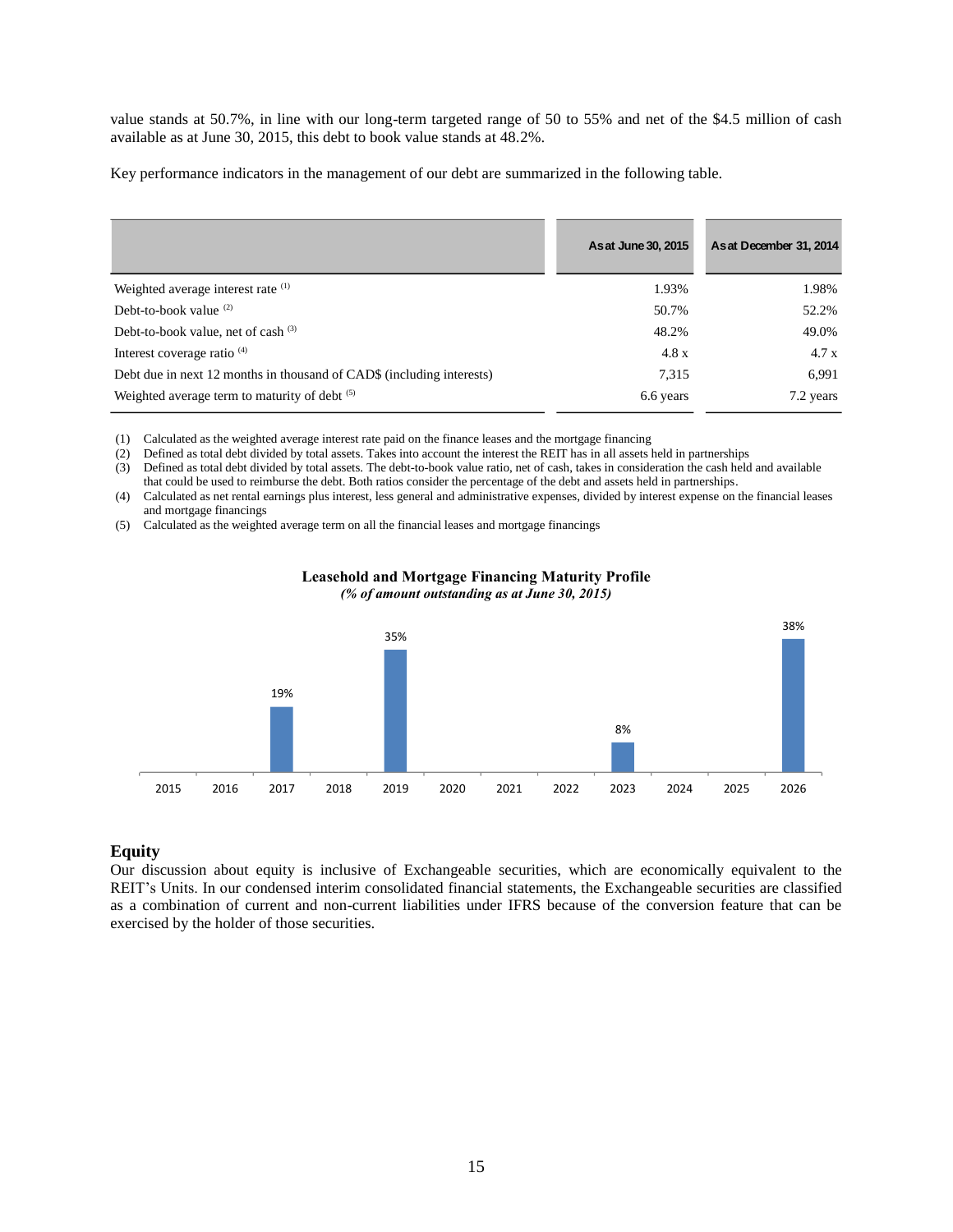|                                                 | 3-month period ended<br>June 30, 2015 | 6-month period ended<br>June 30, 2015 |
|-------------------------------------------------|---------------------------------------|---------------------------------------|
| <b>Units</b>                                    |                                       |                                       |
| Number at beginning of period                   | 15,298,879                            | 15,278,536                            |
| Increase/(Decrease) in number during the period |                                       |                                       |
| Units issued pursuant to the DRIP               | 22,565                                | 42,908                                |
| Number at end of period                         | 15,321,444                            | 15,321,444                            |
| Weighted average number during the period       | 15,310,164                            | 15,299,429                            |
| <b>Exchangeable securities</b>                  |                                       |                                       |
| Number at beginning of period                   | 2,113,494                             | 2,043,347                             |
| Increase/(Decrease) in number during the period | 65,841                                | 135,988                               |
| Number at end of period                         | 2,179,335                             | 2,179,335                             |
| Weighted average number during the period       | 2,114,218                             | 2,079,367                             |
| Units and Exchangeable securities               |                                       |                                       |
| Number at beginning of period                   | 17,412,373                            | 17,321,883                            |
| Increase/(Decrease) in number during the period | 88,406                                | 178,896                               |
| Number at end of period                         | 17,500,779                            | 17,500,779                            |
| Weighted average number during the period       | 17,424,381                            | 17,378,796                            |

Our Declaration of Trust authorizes the issuance of an unlimited number of Units and an unlimited number of Special Voting Units. Issued and outstanding Units and Special Voting Units may be subdivided or consolidated from time to time by the Trustees without notice to or approval of the Unitholders of the REIT.

A total of 65,841 Exchangeable securities were issued during the period from April 1, 2015 to June 30, 2015 in favor of Inovalis SA as payment of the asset management fee for the second quarter of 2015. 50% of these Exchangeable securities (or 32,920 Exchangeable securities) are subject to an escrow agreement pursuant to which such Exchangeable securities will be released from escrow upon termination of the Management Agreement, except in the case of internalization of the management of the REIT, in which case (i) one third of the Exchangeable securities will be automatically released upon internalization of the management of the REIT, and (ii) one third of the Exchangeable securities will be released on the first and second anniversaries of the internalization of the REIT.

Further to the Distribution Reinvestment Plan ("**DRIP**") in place, a total of 22,565 Units were issued to Unitholders during the quarter ended June 30, 2015 and 42,908 Units were issued during the period from January 1, 2015 to June 30, 2015. As of June 30, 2015, 6.4% of the Units were enrolled in the DRIP.

Subsequent to the quarter, on July 22, 2015, Inovalis SA converted 200,000 Exchangeable securities into the same amount of Units, increasing the total number of Units by 200,000 and decreasing the total number of Exchangeable securities by 200,000. This had no impact on the fully diluted number of Units (including Exchangeable securities).

#### *Distribution and management of foreign exchange risk*

Our Declaration of Trust provides our trustees with the discretion to determine the percentage payout of income that would be in the best interests of the REIT. Given that the level of working capital tends to fluctuate over time and should not affect our distribution policy, we do not consider it when determining our distributions.

In order to ensure the predictability of distributions to our Unitholders, we have established an active foreign exchange hedging program. Until June 2018 (included), the REIT is committed to sell €662 (on the average) at an average rate of 1.5090 and to receive \$1,000 on a monthly basis. The contracts in place are a combination of forward contracts and of puts and calls (that were chosen so as to make the REIT benefit from an exchange rate higher than the forward contracts rates at the time we entered into these contracts).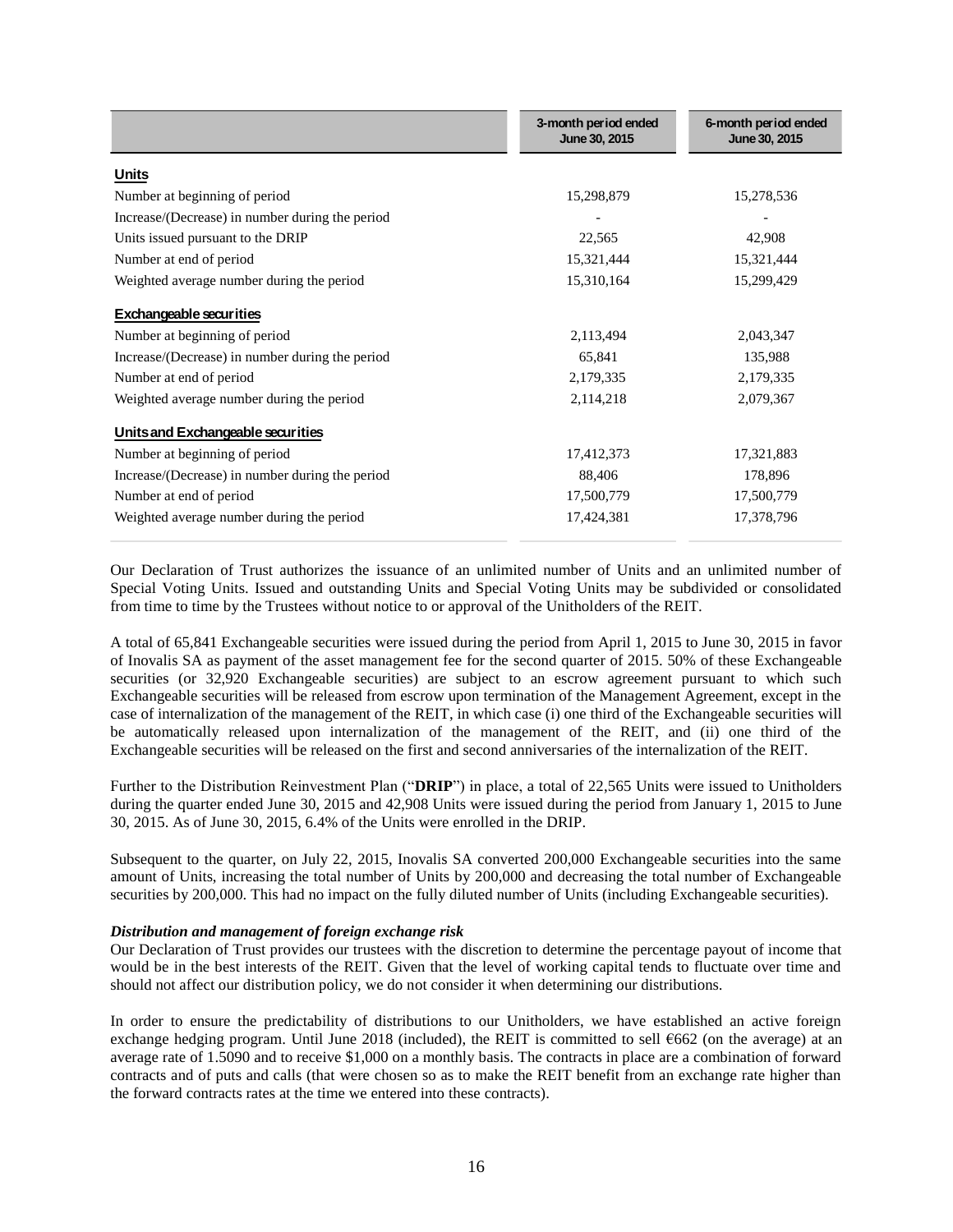| (in thousands of CAD\$ except for per Unit amounts) | 3-month period<br>ended June 30,<br>2015 | 3-month period<br>ended June 30,<br>2014 | 6-month period<br>ended June 30,<br>2015 | 6-month period<br>ended June 30,<br>2014 |
|-----------------------------------------------------|------------------------------------------|------------------------------------------|------------------------------------------|------------------------------------------|
| Declared distributions on Units                     | 3,158                                    | 2,329                                    | 6.311                                    | 4,657                                    |
| Declared distributions on Exchangeable securities   | 438                                      | 297                                      | 867                                      | 584                                      |
| <b>Total declared distributions</b>                 | 3.596                                    | 2.626                                    | 7.178                                    | 5,241                                    |
| Distribution per Unit (diluted)                     | \$0.21                                   | \$0.21                                   | \$0.41                                   | \$0.41                                   |

We currently pay monthly distributions to Unitholders of \$0.06875 per Unit, or \$0.825 per Unit on an annual basis.

#### **Trade and other payables**

Trade and other payables as at June 30, 2015 amounted to \$6,421 compared to \$5,653 as at December 31, 2014. The increase is principally due to the accrual of all property taxes and levies (\$1,810), which will resorb itself over the course of the year.

## **ANALYSIS OF DISTRIBUTED CASH**

|                                                                                                    | 3 monthsended<br>June 30, 2015 | 3 months ended<br>June 30, 2014 | 6 months ended<br>June 30, 2015 | 6 months ended<br>June 30, 2014 |
|----------------------------------------------------------------------------------------------------|--------------------------------|---------------------------------|---------------------------------|---------------------------------|
| Cash flows from operating activities (A)                                                           | 5,021                          | 12,010                          | 6,942                           | 16,570                          |
| Earnings before income taxes (B)                                                                   | 16.694                         | (6,884)                         | 19,795                          | (6,960)                         |
| Declared distribution on Units (C)                                                                 | 3,158                          | 2,329                           | 6,311                           | 4,657                           |
| Excess (shortfall) of cash flows from operating activities<br>over cash distributions paid (A - C) | 1,863                          | 9,681                           | 631                             | 11.913                          |
| Excess (shortfall) of profit or loss over cash distributions<br>paid $(B - C)$                     | 13,536                         | (9,213)                         | 13,484                          | (11,617)                        |

As shown in the table above, the cash flows related to operating activities as reported in the REIT's condensed interim consolidated statement of cash flows exceeded the cash distributions declared for the three-month and the six-month periods ended June 30, 2015.

Also, as shown in the table above, the earnings reported during the period exceeded the amount of distributions declared for the three-month and the six-month periods ended June 30, 2015.

Every quarter, the REIT ensures that sufficient funds were being generated from rental operations to continue making distributions at the planned rate. To perform this assessment, management uses the FFO and AFFO measures presented in the section entitled Non-IFRS reconciliation (FFO and AFFO). These measures are used to determine the amount of funds generated by ongoing rental operations that are available for distribution. These measures remove from consideration those gains and losses that are recognized for accounting purposes but that do not impact cash flow. They also remove from consideration various revenues and expenses that are recognized in profit or loss for accounting purposes but which do not arise from ongoing rental operations, for example because they were incurred to acquire revenue generating assets.

As quantified in the FFO and AFFO calculations, the funds used to make the distributions during the current quarter were generated through the REIT's ongoing rental operations.

The REIT expects to continue paying distributions based on the current plan.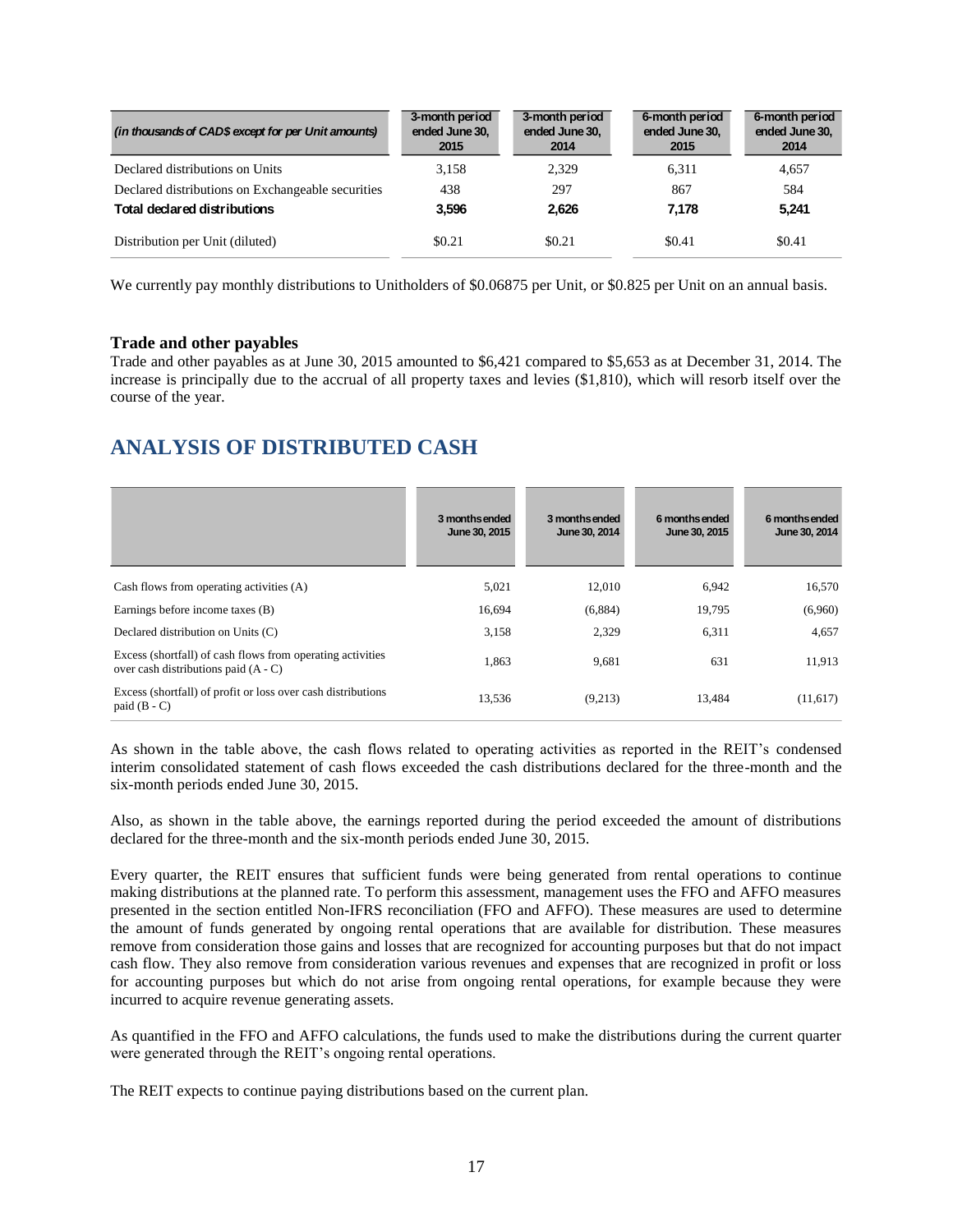## **RISK AND UNCERTAINTIES**

We are exposed to various risks and uncertainties, many of which are beyond our control. Material risks and uncertainties that could materially affect our operations and future performance are described in our prospectus dated March 28, 2013, in our short-form equity offering prospectus dated October 30, 2014, and in our 2014 annual report which are available at [www.sedar.com.](http://www.sedar.com/)

## **OUTLOOK**

We believe that the current market environment is a favourable one for the REIT to prosper. In addition to actively managing our properties, we are continuously assessing potential acquisitions in our target markets and will focus on the ones offering value and stability. Our long-term credit worthy tenants, low cost of debt with proper maturity and the foreign exchange rate contracts for our distributions until June 2018, not only provide investors with steady cash flows, but also serve as a basis for future growth. In addition of the cash available, we can also sell some portion of assets that we own to get access to additional cash and at the same time diversify our portfolio risk.

## **CRITICAL ACCOUNTING POLICIES**

The preparation of the REIT's condensed interim consolidated financial statements in conformity with IFRS requires management to make judgments and estimates that affect the reported amounts of revenues and investment properties owned directly and indirectly at the reporting date. However, uncertainty about these estimates could result in outcomes that require a material adjustment to the carrying amount of the asset or liability affected in future periods.

We consider the following policies and estimates to be the most critical in understanding the assumptions and judgments that are involved in preparing our financial statements and the uncertainties that could affect our financial results, financial condition and cash flows: (i) recognition and valuation of investment properties; and (ii) distinction between business combinations or asset acquisitions.

A more detailed description of significant accounting policies and critical accounting judgement and estimates that we apply under IFRS is provided in notes 3 and 4 of the audited annual consolidated financial statements for the year ended December 31, 2014.

## **DISCLOSURE CONTROLS AND PROCEDURES AND INTERNAL CONTROLS OVER FINANCIAL REPORTING**

The REIT's Chief Executive Officer (the "**CEO**"), and the Chief Financial Officer (the "**CFO**") of the REIT are responsible for establishing and maintaining the REIT's disclosure controls and procedures ("**DCP**") including adherence to the Disclosure Policy adopted by the Board of Trustees. The Disclosure Policy requires all staff and certain other personnel providing services to the REIT to keep senior management fully apprised of all material information affecting the REIT so that they may evaluate and discuss this information and determine the appropriateness and timing for public release.

The REIT's CEO and the CFO are also responsible for the design of internal controls over financial reporting ("**ICFR**"). Internal control over financial reporting includes those policies and procedures that (1) pertain to the maintenance of records that, in reasonable detail, accurately and fairly reflect the transactions and disposition of the assets of the REIT, (2) provide reasonable assurance that all transactions are recorded as necessary to permit the preparation of financial statements in accordance with International Financial Reporting Standards, and that receipts and expenditures of the REIT are being made only in accordance with authorizations of the management and Trustees of the REIT, and 3) provide reasonable assurance regarding prevention or timely detection of unauthorized acquisition, use or disposition of the REIT's assets that could have a material effect on the REIT's financial statements.